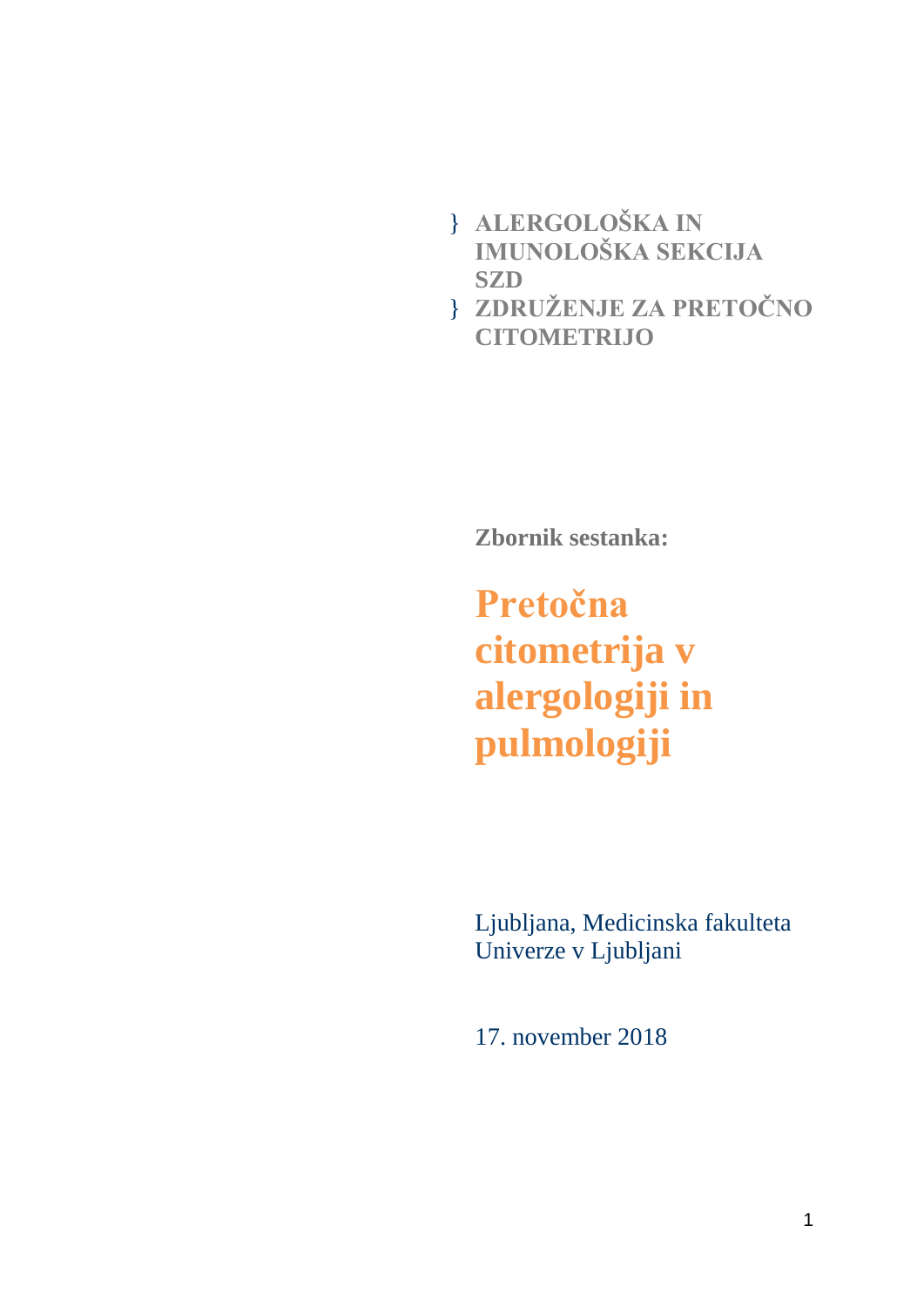Izdajatelj Alergološka in imunološka sekcij SZD

Urednik zbornika Mitja Košnik

Strokovni odbor srečanja Peter Korošec, Mitja Košnik

Organizacija srečanja Robert Marčun, Mitja Košnik, Peter Korošec

CIP - Kataložni zapis o publikaciji Narodna in univerzitetna knjižnica, Ljubljana

616-056.43-076.3(082)

PRETOČNA citometrija v alergologiji in pulmologiji : zbornik sestanka, Ljubljana, 17. november 2018 / [urednik zbornika Mitja Košnik]. - [Golnik] : Alergološka in imunološka sekcija SZD, [2018]

1. Košnik, Mitja 297400320

<-----------------------------------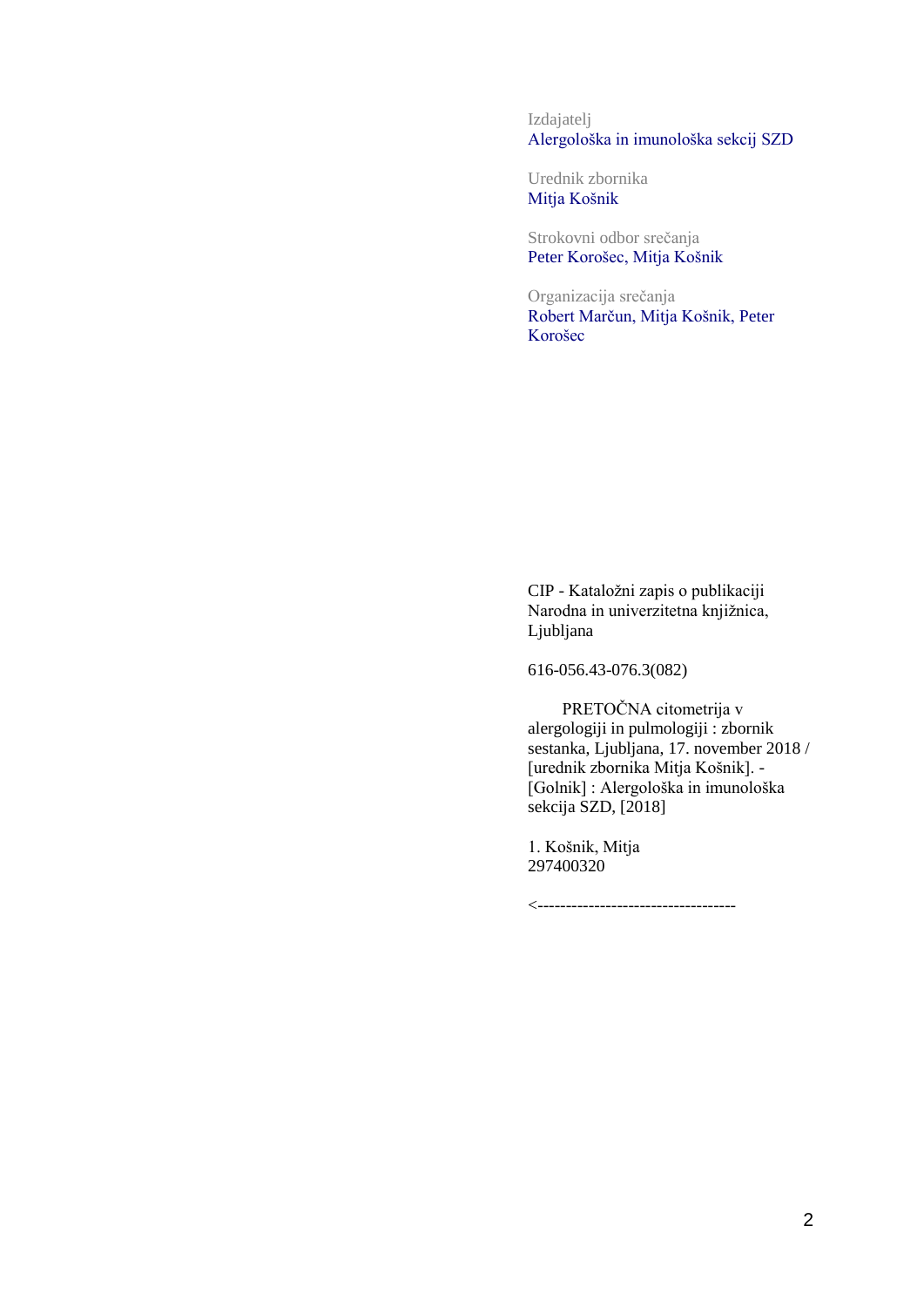**Izvedbo sestanka so omogočili:**

# **Glaxo SmithKline Ewopharma**

Chiesi IRIS Lek Medias International Novartis Mylan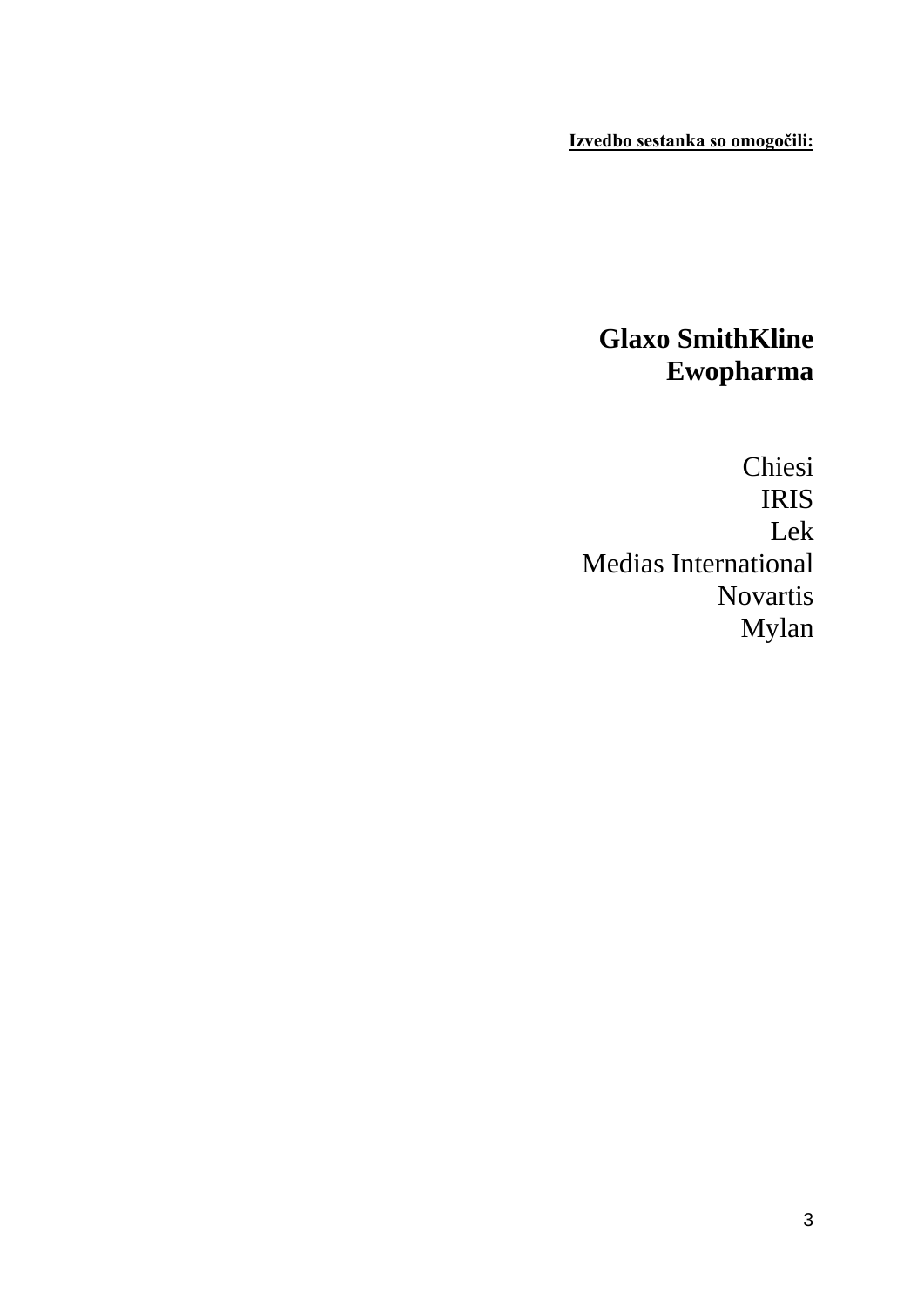# **Program**

| 8:15  | EAACI po EAACI – Renato Eržen, Mojca Bizjak, Matija Rijavec                                  |  |  |
|-------|----------------------------------------------------------------------------------------------|--|--|
| 8:50  | BAT osnove, markerji, alergeni in analiza - Peter Korošec                                    |  |  |
| 9:30  | Uporabnost BAT pri preobčutljivosti za strup kožekrilcev: napoved teže reakcije in           |  |  |
|       | zapletov imunoterapije - Julij Šelb in Peter Kopač                                           |  |  |
|       | 10:00 SATELIT GlaxoSmithkline                                                                |  |  |
| 10:20 | <b>ODMOR</b>                                                                                 |  |  |
| 10:40 | Uporabnost BAT pri diagnostiki alergije za zdravila - Tina Vesel Tajnšek                     |  |  |
| 11:00 | Novi metodološki BAT pristopi: avtomatizirana pretočno citometrična analize in               |  |  |
|       | fluorescenčno označevanje alergenov - Ana Koren                                              |  |  |
|       | 11:20 Mast cell activation test (MAT): a novel approach in the diagnosis of allergic disease |  |  |
|       | and anaphylaxis - Rajia Bahri                                                                |  |  |
|       | 12:00 SATELIT Ewopharma                                                                      |  |  |
| 12:15 | <b>ODMOR</b> za kosilo                                                                       |  |  |
| 13:00 | Imunofenotipizacija v BAL: metodologija, markerji in analiza– <b>Matija Rijavec</b>          |  |  |
| 13:30 | Klinična uporabnost imunofenotipizacije v BAL - Katarina Osolnik                             |  |  |
| 13:50 | Imunofenotipizacija pljučnih tkivnih limfocitov pri bolnikih s terminalnim KOPB –            |  |  |
|       | Irena Šarc                                                                                   |  |  |
|       | 14:05 Imunofenotipizacija tkivnih limfocitov pri bolnikih s polipoznim in nepolipoznim       |  |  |
|       | kroničnim rinosinuzitisom - Tanja Soklič Košak                                               |  |  |
|       | 14:25 Vpliv imunoloških in psiholoških dejavnikov na oceno teže senenega nahoda –            |  |  |
|       | Katarina Barbara Bajec, Maja Cvelbar                                                         |  |  |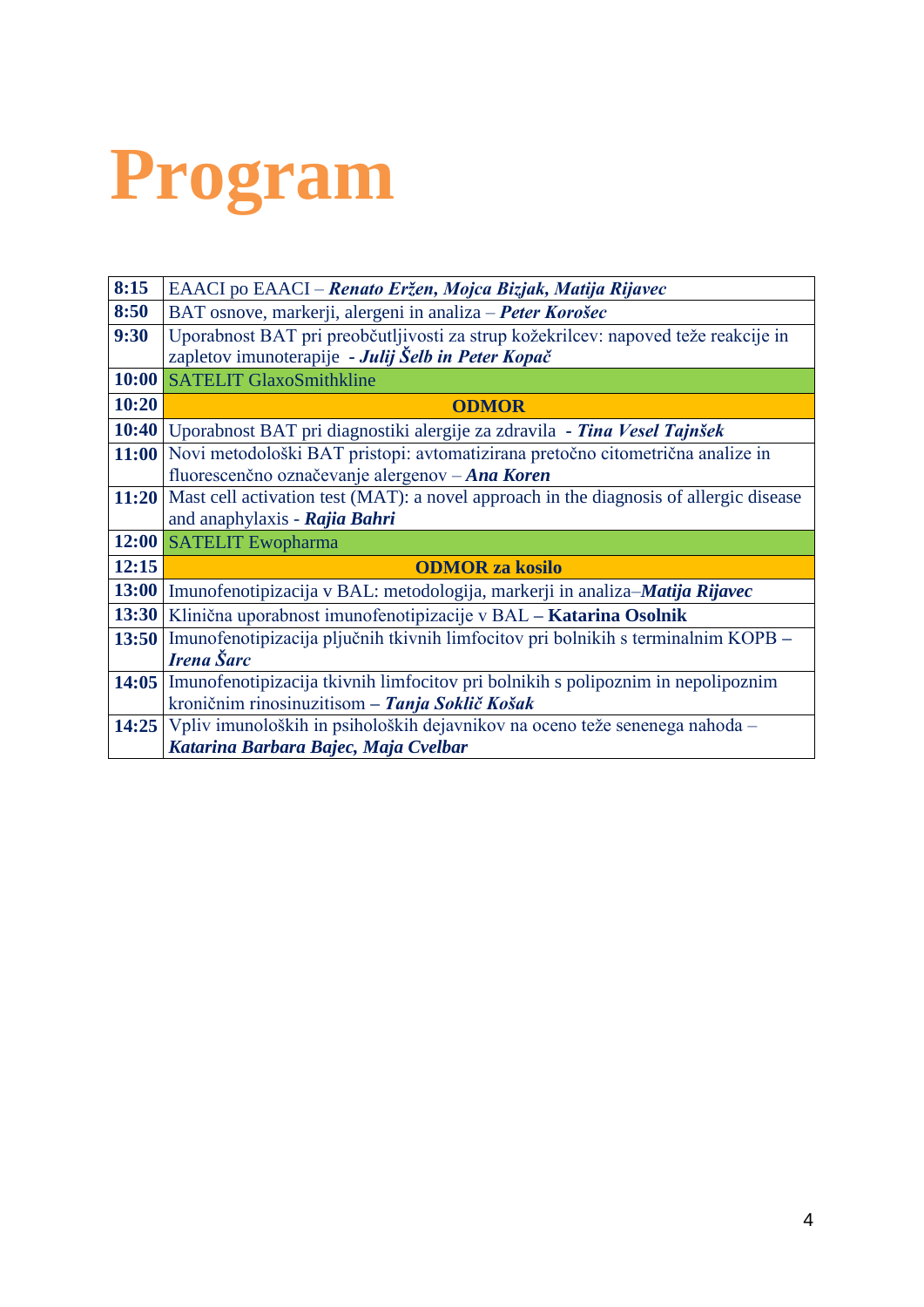#### **Basophil activation test (BAT): osnove, markerji, alergeni in analiza**

Prof. dr. Peter Korošec, dipl. univ. biol. Laboratory for Clinical immunology and Molecular Genetic, University Clinic of Pulmonary and Allergic disease Golnik. [peter.korosec@klinika](mailto:peter.korosec@klinika-golnik.si)[golnik.si](mailto:peter.korosec@klinika-golnik.si)

#### **Introduction**

Basophils and mast cells are key effector cells in immediate- type allergic reactions. The clinical impact of basophil activation test (BAT) is due to the unique ability of these cells to degranulate upon cross-linking of the specific IgE bound on membrane-bound high-affinity IgE receptor (FceRI) by allergen exposure. Compared with the determination of IgE in serum, the basophil activation test (BAT) offers a major advantage of being able to demonstrate allergenic activity of IgE as positive test results will only occur after successful cross-linking of the FcεRI and not by monovalent binding as seen in IgE assays. Currently, BAT with CD63 is the best clinically validated test but also the BAT based on CD203c has been shown to be a reliable test. Some commercial BAT protocols are standardized; however different in house protocols are still wildly used and in that case lab has to validate their own method. Flow cytometric quantification of activated basophils can be used either on whole blood or on PBMCs separated by buffy coat centrifugation or sedimentation over dextran. Nevertheless, there is a clear preference for whole-blood assays, which preserve basophils to a greater extent and can be performed more efficiently. Researches in Slovenia pioneering BAT research (with first publication in 2005), and University Clinic Golnik is currently one of the most recognized groups in the global field of BAT with publishing of more than 20 perreviewed articles and more than 1000 citations.

Importantly, basophils become sensitized three hours after introduction of IgE by plasma transfusion, and persist in circulation with half-life ranging from four to ten days. Blood IgE has a half-life of two days. The free IgE concentration determines the density of FceRI-IgE complexes of both basophil and mast cells. Basophils have thus sampled the recent IgE distribution in circulation, where mast cells take 3 months to adapt to a change in free circulating IgE. Thus mast cells and basophils of a given individual will thus present similar, but not necessarily identical, repertoires of IgE.

#### **Selection of allergen preparations**

Protein allergens are used in concentrations starting from the ng to  $\mu$ g/ml and are usually diluted for 4 log concentrations before maximal reactivity is achieved. Drug allergens are typically active in the mg/ml range, and can be diluted 2 to 3 fold. It is important to compare data only when the allergen preparation and concentrations are comparable; failing this the test can only give a limited result. Native allergen extracts or recombinant allergen can be used; however due to inherent measurements of allergenic activity of IgE the extract are preferable and recombinant allergens are rarely used.

#### **Staining strategy and activation markers**

In resting or activated basophils, cell surface expression of the CCR3 and CD123/HLA-DR are the most consistent. IgE gating strategy is showing a high variation and up to 80% of nonbasophils in the selected gate in certain donors.

CD63 is a membrane protein localized to the same secretory lysosomal granule that contains histamine. Following the discovery of the quantal upregulation of CD63 during basophil activation the BAT was developed in early 2000s. Translocation of CD63 to the cell membrane during degranulation can be measured by flow cytometry and CD63 is activation marker of anaphylactic degranulation. Another activation marker is CD203c, which correlated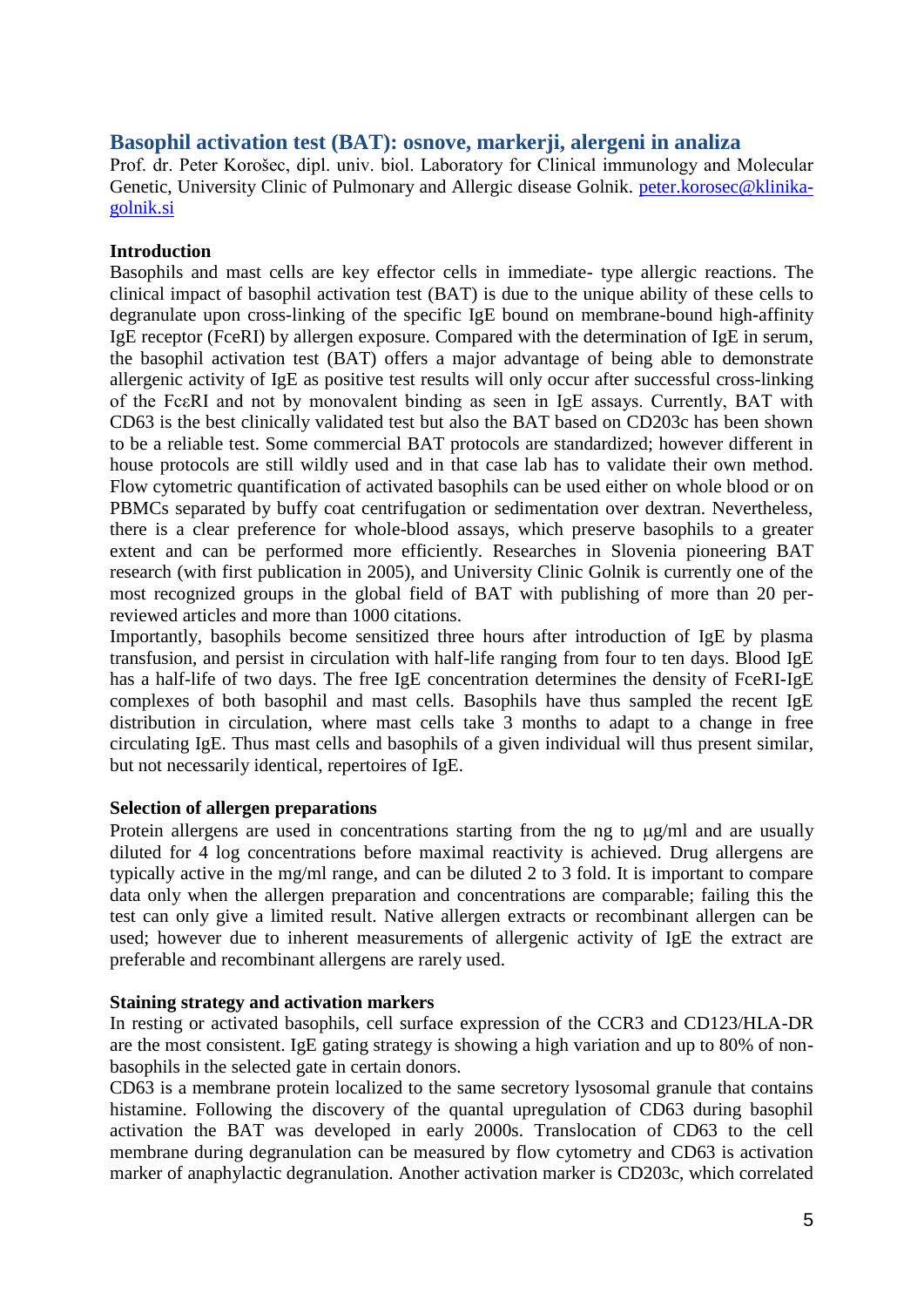with picomolar degranulation.

#### **Expression of results**

BAT full dose response curves is bell shaped dependent to a different degree on the used markers, priming conditions and individual donor differences. If stimulations with a single allergen dose is compared it is therefore important to ensure that the allergen dose used does not exceed the optimal allergen dose for any of the individuals. not exceed the optimal allergen dose for any of the individuals. Usually the maximum percentage of activated basophils is determined. In order to evaluate the appropriate cutoff points, receiver-operating characteristic (ROC) curves are used to find the best balance between sensitivity and specificity. The clinical and diagnostic relevance of addressing basophil maximal reactivity is depend on different allergens and protocols.

Basophil sensitivity EC50 can be calculated using four parameter logistic regression if the maximal activating concentration has been determined and basophil activation data is available at lest 4 log or half-log (factor 0.3) dilutions of the maximal activating concentration. The clinical term CD-sens, 100 x the inverse of basophil sensitivity can be calculated if the maximal activating allergen concentration is found. CD-sens is determined by linear regression through the maximal activating allergen concentration and basophil activation data covering from 2 dilutions of the maximal activating allergen concentration (Figure 1). A combined evaluation of sensitivity and reactivity is used by calculating AUC (Area Under Curve) by the trapezoid method using the formula log (concentration) x percentages of activated basophils (or log (dilution) x percentages of activated basophils (Figure 2). This method also takes the decreased reactivity with high allergen doses into account in addition to sensitivity and reactivity.

Recently a novel approach of normalization of BAT allergen response emerges for better comparison between individuals and follow-up, and for global validation of diagnostic and prognostic BAT cut-offs. By this approach we are now calculating the ratio between allergen CD63 and anti-FcεRI mAb response and this variable is named CD63 ratio. Importantly, BAT sensitivity, AUC and CD63 ratio are currently increasingly used for addressing changes induced by allergen treatment and for clinically relevant diagnosis.

#### **Major Resource**

Position paper: Hoffmann HJ, Santos AF, Mayorga C, Nopp A, Eberlein B, Ferrer M, Rouzaire P, Ebo DG, Sabato V, Sanz ML, Pecaric-Petkovic T, Patil SU, Hausmann OV, Shreffler WG, Korosec P, Knol EF. **The clinical utility of basophil activation testing in diagnosis and monitoring of allergic disease.** Allergy. 2015 Nov;70(11):1393-405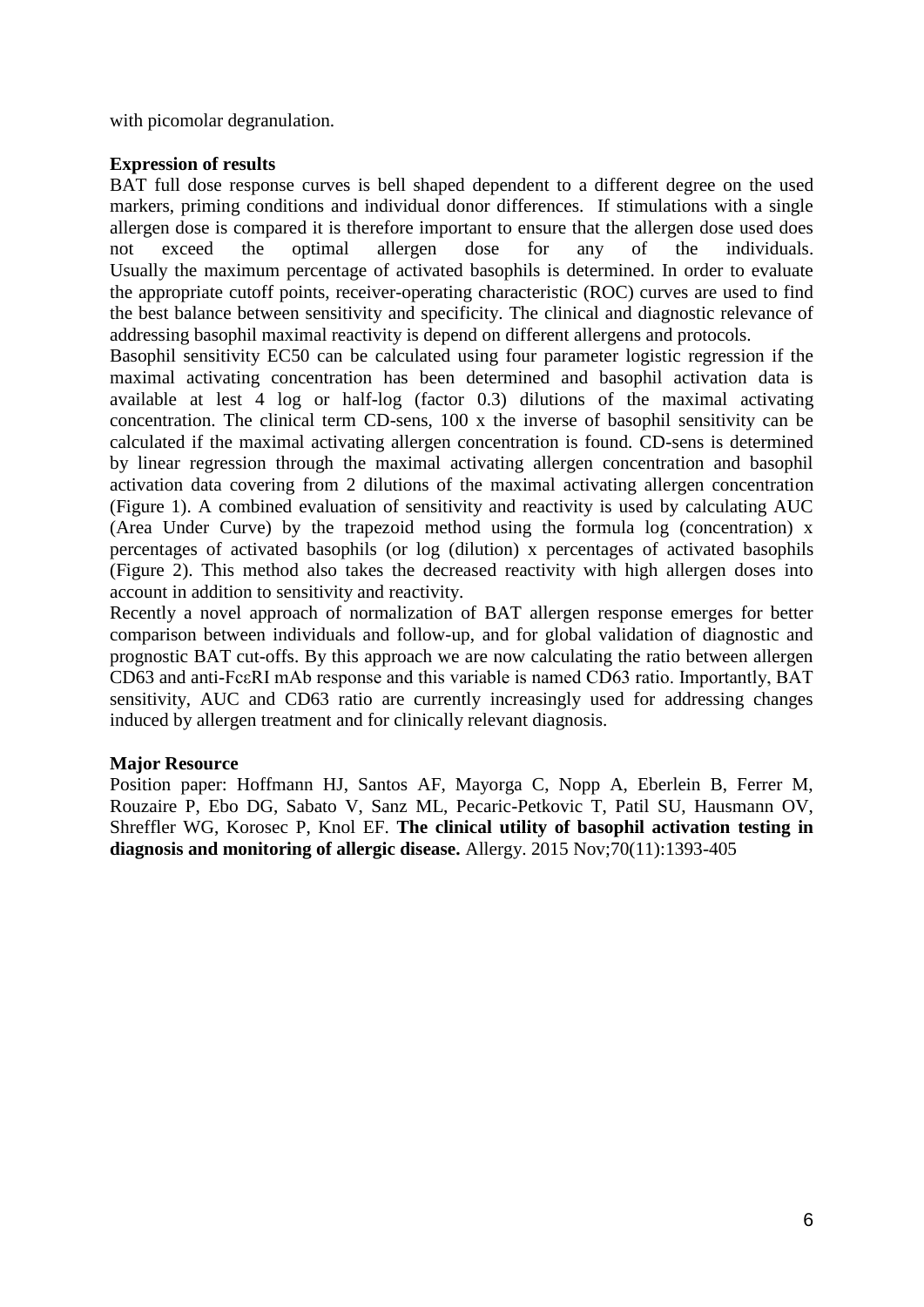

Figure 1. Dose response curves can be evaluated regarding reactivity or sensitivity



Figure 2. Combined values of reactivity and sensitivity is calculated as Area Under Curve AUC (log concentration)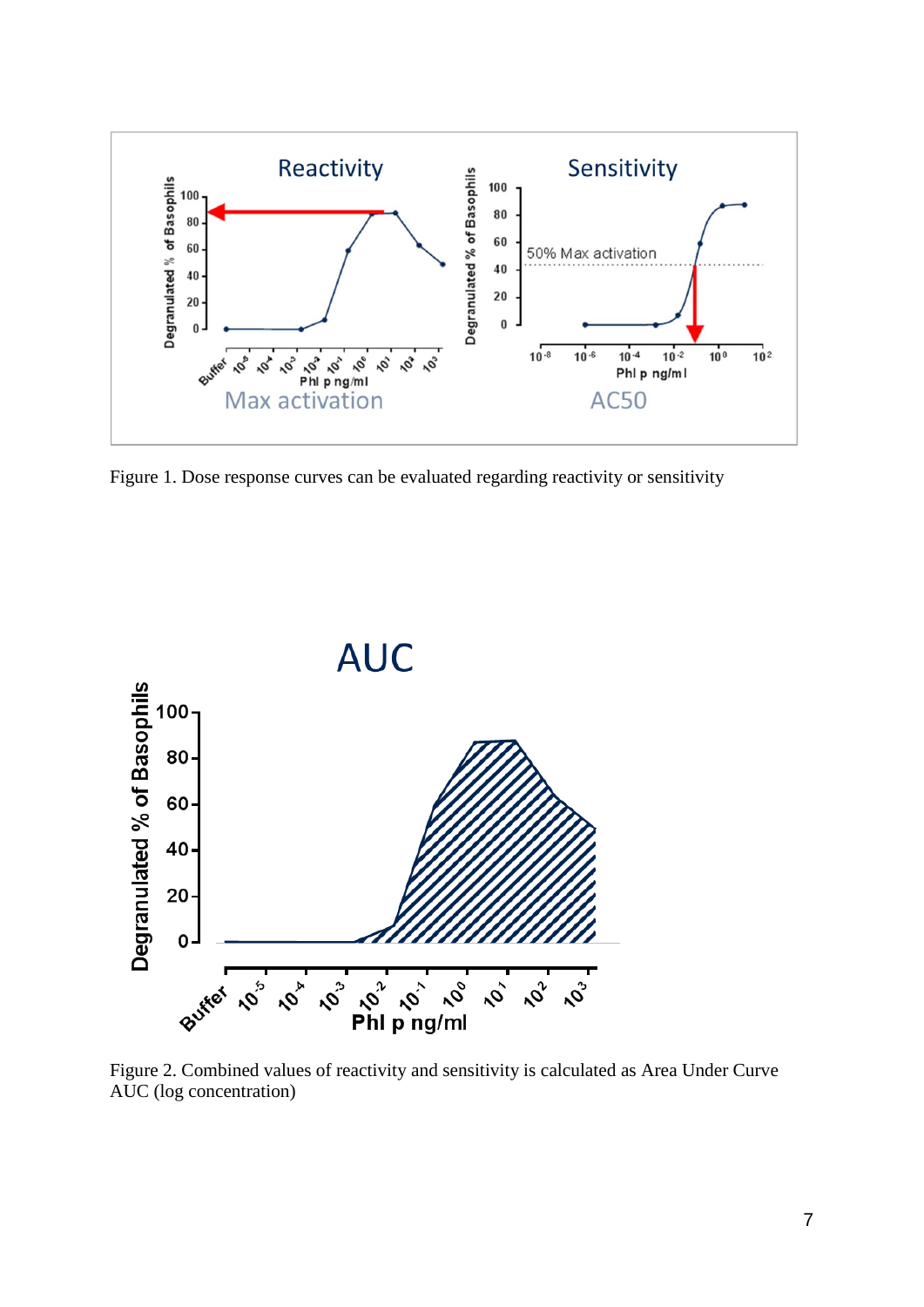# **Uporabnost BAT pri preobčutljivosti za strup kožekrilcev: napoved teže reakcije**

Julij Šelb, dr med. Klinika za pljučne bolezni in alergijo Golnik

Edini konsistentni napovedni dejavnik teže sistemske reakcije pri alergiji za strup kožekrilcev, je bazalna triptaza (1). Vendar je limitacija tega testa, da je zgornja vrednost normale (11,4 mg/L) le redko (< 8 % (2) oz. < 15 % (3)) presežena. Nedavno objavljena raziskava (3) je pokazala, da s pomočjo za alergen specifičnih imunoloških faktorjev (merjenje serumskih IgE protiteles proti strupu ose/čebele, serumskih IgE protiteles proti rekombinantnim komponentam strupa ose/čebele, test aktivacije bazofilcev (BAT) s strupom ose/čebele in kožni testi s strupom ose/čebele), če jih interpretiramo v smislu pozitivnega/negativnega rezultata, ne ločujejo med različnimi stopnjami alergijske reakcije (asimptomatska senzibilizacija vs. velika lokalna reakcija vs. sistemska reakcija).

Po drugi strani je bilo pri alergiji za druge povzročitelje (predvsem alergija za oreščke (4,5) in alergija za mleko(6) pri otrocih) pokazano, da kvantitativne vrednosti različnih imunoloških faktorjev lahko ločujejo med bolniki z asimptomatsko senzibilizacijo in sistemsko reakcijo; nadalje je bilo za BAT pokazano da lahko ločuje med različnimi stopnjami sistemske reakcije (vrednosti BAT-a so bile signifikantno višje pri bolnikih, ki so imeli po zaužitju alergena sistemsko reakcijo (težje oblike sistemske reakcije) v primerjavi z bolniki, ki so bili na alergen le senzibilizirani (prisotnost IgE protiteles proti alergenu dokazana z različnimi imunološkimi testi) in po zaužitju alergena klinično očitne reakcije niso imeli (oz. so imeli blažjo obliko sistemske reakcije)).

Z namenom razjasnitve vpliva različnih imunoloških dejavnikov (predvsem testa aktivacije bazofilcev), na napoved resnosti alergijske reakcije in na napoved same teže sistemske reakcije po piku kožekrilcev, smo 107 bolnikom (51,6 % moških, mediana starost = 41 let (IQR = 27 let)), ki so po piku kožekrilca iz družine Hymenoptera, doživeli alergično reakcijo (28 je imelo alergijsko reakcijo po piku čebele, 79 je imelo alergijsko reakcijo po piku ose/sršena) in so bili senzibilizirani le na enega izmed strupov obeh kožekrilcev (torej le na strup čebele oz. le na strup ose) ter bili t.i. 'na BAT odzivni bolniki' (> 15 % odziv po stimulaciji z anti-FcεRI protitelesi), naredili test aktivacije bazofilcev z odgovarjajočim strupom in korelirali odziv na BAT-u s težo reakcije. Test aktivacije bazofilcev smo naredili s 4-imi koncentracijami ustreznega (tistega na katerega je bil bolnik senzibiliziran) strupa. Z namenom predstavitve odziva testa aktivacije bazofilcev z eno številko smo izračunali površino pod krivuljo vseh 4-ih logaritemsko transformiranih koncentracij. Površino pod krivuljo smo izračunali s pomočjo trapezoidnega pravila.

Če smo bolnike s sistemsko reakcijo primerjali z bolniki z veliko lokalno reakcijo, so imeli prvi statistično značilno ( p < 0.05 ) višji BAT-AUC, kot drugi. Ta razlika je izvirala iz statistično značilno višjih vrednosti BAT-AUC-ja, med skoraj vsemi skupinami sistemske reakcije, če je bila le-ta ocenjena z lestvico po Muellerju in med skupino bolnikov z veliko lokalno reakcijo. Le bolniki, ki so po piku doživeli sistemsko reakcijo Mueller I, niso imeli statistično značilno višjih vrednosti BAT-AUC-ja v primerjavi z bolniki, ki so po piku doživeli veliko lokalno reakcijo. Nadalje, če smo vrednosti teže alergijske reakcije številsko spremenili (velika lokalna reakcija = 1, sistemska reakcija Mueller I = 2, ..., sistemska reakcija Mueller IV = 5) in korelirali te številsko spremenjene vrednosti teže alergijske reakcije z vrednostmi BAT-AUC-ja smo dobili statistično značilno ( $p = 0.002$ ) korelacijo.

V trenutni raziskavi smo pokazali, da BAT-AUC lahko ločuje med bolniki s sistemsko in lokalno reakcijo po piku kožekrilca ter da višina BAT-AUC-ja korelira s težo alergijske reakcije po piku kožekrilca. Do podobnih zaključkov so prišli raziskovalci tudi pri drugih oblikah alergijskih bolezni (alergija za oreščke in alergija na mleko (4,5,6)). Odkrito dejstvo bi znalo biti uporabno pri bolnikih, ki so doživeli anafilaktično reakcijo po piku kožekrilca,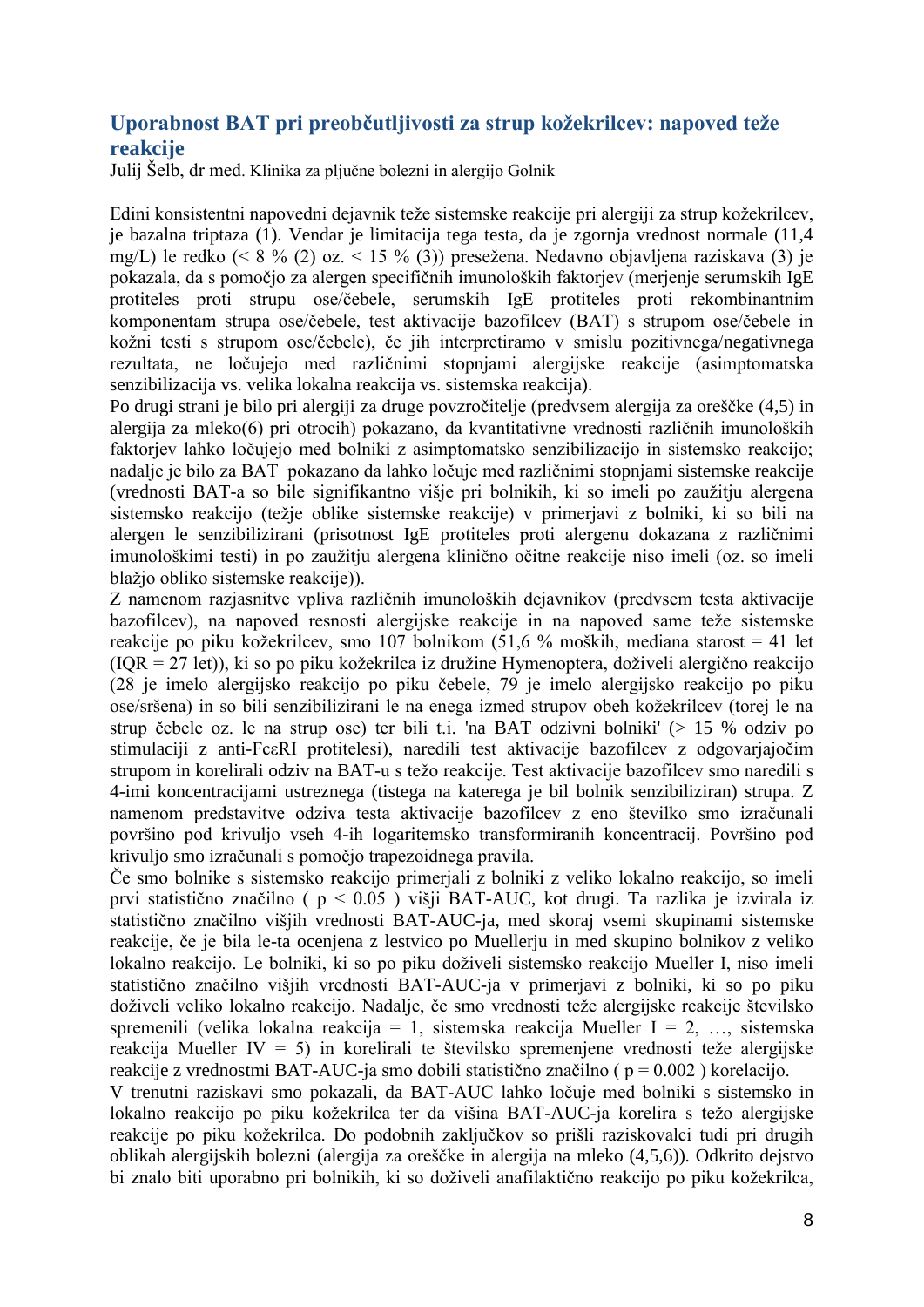le-tega niso prepoznali, ter so senzibilizirani tako na strup ose, kot tudi na strup čebele. V takih primerih, ki v večini ( 90 % ) predstavljajo sistemsko reakcijo za strup enega in asimptomatsko senzibilizaicjo za strup drugega kožekrilca, bi lahko z uporabo razmerja med BAT-AUC-ja dobljenega s strupi obeh kožekrilcev, določili na katerega je bolnik dejansko alergičen in s strupom katerega bo potekala imunoterapija.

#### **Reference:**

1. Ruëff F, Przybilla B, Biló MB, et al. Predictors of severe systemic anaphylactic reactions in patients with Hymenoptera venom allergy: importance of baseline serum tryptasea study of the European Academy of Allergology and Clinical Immunology Interest Group on Insect Venom Hypersensitivity. *J Allergy Clin Immunol*. 2009;124(5):1047-1054. doi:10.1016/j.jaci.2009.08.027.

2. Haeberli G, Brönnimann M, Hunziker T, Müller U. Elevated basal serum tryptase and hymenoptera venom allergy: Relation to severity of sting reactions and to safety and efficacy of venom immunotherapy. *Clin Exp Allergy*. 2003;33(9):1216-1220. doi:10.1046/j.1365- 2222.2003.01755.x.

3. Sturm GJ, Kranzelbinder B, Schuster C, et al. Sensitization to Hymenoptera venoms is common, but systemic sting reactions are rare. *J Allergy Clin Immunol*. 2014;133(6):1635-- 43.e1. doi:10.1016/j.jaci.2013.10.046.

4. Santos AF, Du Toit G, Douiri A, et al. Distinct parameters of the basophil activation test reflect the severity and threshold of allergic reactions to peanut. *J Allergy Clin Immunol*. 2015;135(1):179-186. doi:10.1016/j.jaci.2014.09.001.

5. Santos AF, Douiri A, Becares N, et al. Basophil activation test discriminates between allergy and tolerance in peanut-sensitized children. *J Allergy Clin Immunol*. 2014;134(3):645- 652. doi:10.1016/j.jaci.2014.04.039.

6. Ford LS, Bloom K a, Nowak-Węgrzyn AH, Shreffler WG, Masilamani M, Sampson H a. Basophil reactivity, wheal size, and immunoglobulin levels distinguish degrees of cow's milk tolerance. *J Allergy Clin Immunol*. 2013;131(1):180-6-3. doi:10.1016/j.jaci.2012.06.003.

7. Korošec P, Žiberna K, Šilar M, et al. Immunological and clinical factors associated with adverse systemic reactions during the build-up phase of honeybee venom immunotherapy. *Clin Exp Allergy*. 2015;45(10):1579-1589. doi:10.1111/cea.12582.

8. Hoffmann HJ, Santos AF, Mayorga C, et al. The clinical utility of basophil activation testing in diagnosis and monitoring of allergic disease. *Allergy*. 2015;70(11):1393-1405. doi:10.1111/all.12698.

9. Šelb J, Kogovšek R, Šilar M, Košnik M, Korošec P. Improved recombinant Api m1 and Ves v5 based IgE testing to dissect bee and yellow jacket allergy and their correlation with the severity of the sting reaction. *Clin Exp Allergy*. September 2015. doi:10.1111/cea.12639.

10. Eberlein B, Krischan L, Darsow U, Ollert M, Ring J. Double positivity to bee and wasp venom: improved diagnostic procedure by recombinant allergen-based IgE testing and basophil activation test including data about cross-reactive carbohydrate determinants. *J Allergy Clin Immunol*. 2012;130(1):155-161. doi:10.1016/j.jaci.2012.02.008.

11. Santos AF, James LK, Bahnson HT, et al. IgG4 inhibits peanut-induced basophil and mast cell activation in peanut-tolerant children sensitized to peanut major allergens. *J Allergy Clin Immunol*. 2015;135(5):1249-1256. doi:10.1016/j.jaci.2015.01.012.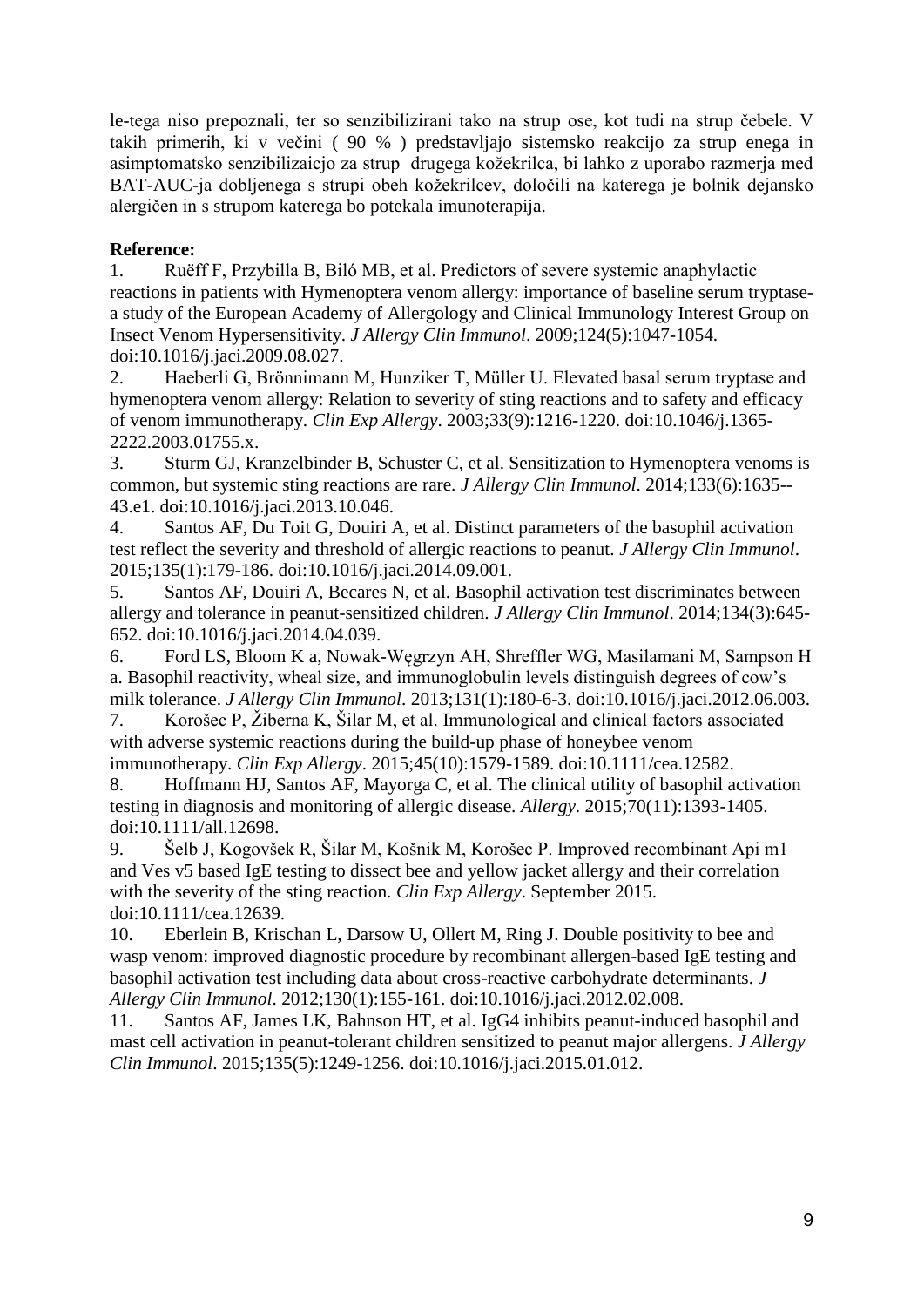# **Uporabnost BAT pri preobčutljivosti za strup kožekrilcev: napoved zapletov imunoterapije**

Asist. Peter Kopač, dr med. Klinika za pljučne bolezni in alergijo Golnik

#### **Uvod**

3% populacije razvije sistemsko alergijsko reakcijo po piku kožekrilca (čmrlj, čebele, osa, sršen). Zaenkrat je edini vzročni način zdravljenja specifična imunoterapija s strupom kožekrilca (ang: venom immunotherapy – VIT). Stranski učinki VIT so lahko velika lokalna reakcija in sistemska alergijska reakcija (SAR). Po podatkih iz literature se SAR pojavi pri 16-40% pacientih zdravljenih s strupom čebele in 4-19% pacientih zdravljenih s strupom ose. Glavni rizični faktorji sta povišana bazalna triptaza in višja specifična senzitivnost bazofilcev. V večini primerov lahko z VIT nadaljujemo z dodatno premedikacijo z antihistaminiki in prilagoditvijo protokola VIT. Skrajšamo intervale aplikacije VIT in postopno zvišamo odmerek strupa iz 100 mcg na 200 mcg. Obstaja pa določena podskupina pacientov, pri katerih so SAE med VIT tako pogosti in težki, da jim kljub prilagoditvi protokola ne uspemo uvesti zdravljenja. Ti pacienti so še dodatno bolj ogroženi za težko sistemsko alergijsko reakcijo po piku kožekrilca na terenu.

Omalizumab je monoklonsko anti IgE protitelo ki se uporablja v zdravljenju težke alergijske astme in kronične urtikarije. Omalizumab znižuje koncentracijo celokupnih IgE v plazmi, s tem pa se posredno zmanjša tudi izraženost FCRI receptorja na površini bazofilcev in le –ti postanejo manj senzibilni.

V študijah so dokazali učinkovitost zdravljenja z omalizumabom pri pacientih z idiopatsko anafilakso, pri premagovanju stranskih učinkov med imunoterapijo pacientov alergičnih za hrano, prav tako je opisana učinkovitost zdravljenja z omalizumabom pri pacientih z mastocitozo in SAE med VIT.

Metode:

Analizirali smo potek vseh VIT ki smo jih uvedli v času maj 2005 – junij 2016. Primerjali smo kateri klinični parametri (spol, starost, teža reakcije, uporaba zdravil beta blokatorjev, ACE zaviralcev) in imunološki parametri (bazalna triptaza, specifične IgE strup, čebele, ose, rekombinantni IgE rApi m1, m10, test aktivacije bazofilcev) so povezani z SAE med VIT. Paciente ki jim nismo mogli uvesti VIT smo zdravili z omalizumabom in ponovno poskusili uvesti VIT.

#### **Rezultati**

V času maj 2005 – junij 2016 smo uvedli 1952 VIT (752 strup čebele, 1200 strup ose). VIT s strupom čebele se je zapletla s SAR v 20,1%, VIT s strupom ose pa v 1,8%. VIT s strupom čebele se je v 3,1 % tako zapletal da kljub prilagoditvi protokola nismo mogli nadaljevati, VIT s strupom ose pa smo lahko vedno nadaljevali.

Pacienti z SAR med VIT s strupom čebele so imeli statistično višjo povprečno bazalno triptazo, vendar razlika ni tako velika da bi bila uporabna v klinični praksi. Pomembno pa je bil višji odgovor bazofilcev po stimulaciji z čebeljim strupom (Fig 1). Pri pacienti z SAR med VIT s strupom ose teh razlik nismo opazovali.

Pri 23 pacientih nismo uspeli uvesti VIT s strupom čebele zaradi ponavljajočih se SAR. 11/23 pacientov smo zdravili z omalizumabom v uvodni in nadaljevalni fazi VIT. Senzitivnost bazofilcev smo ocenjevali z aktivacijo pri koncentraciji čebeljega strupa 0,1 mcg/ml. Pri pacientih ki so prejeli omalizumab v odmerku 300 mg / 2 tedna 3x pred uvodno fazo VIT smo lahko uvedli VIT po standardni hitri »ultra rush« shemi brez zapletov. Imunološko smo opažali upad senzitivnosti bazofilcev med zdravljenjem z omalizumabom, kar je koreliralo s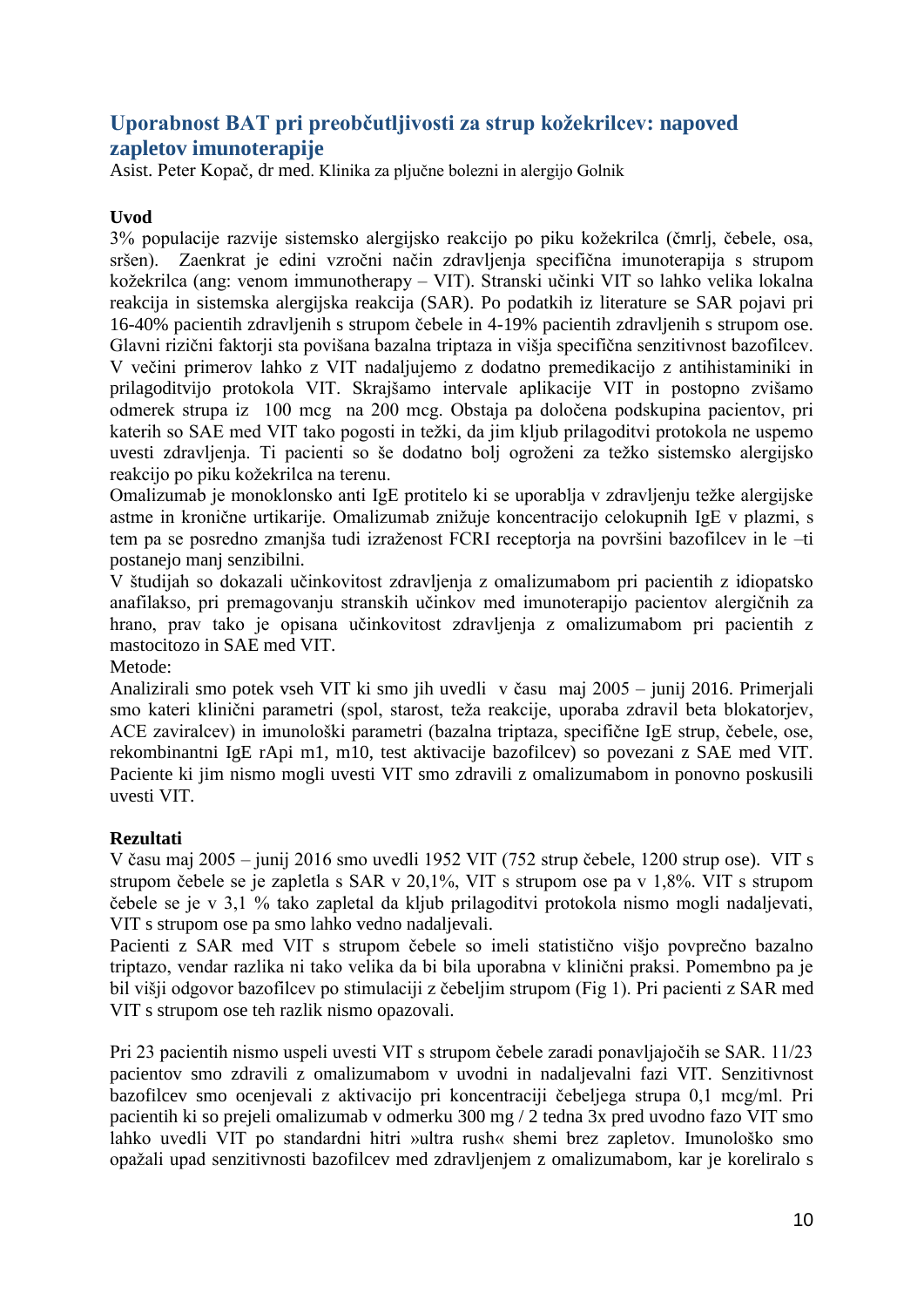kliničnim uspehom – uvedbo VIT brez SAR. Samo pri 1/11 pacientu smo na lastno željo prekinili zdravljenje

Pri 10 pacientih smo nadaljevali z zdravljenjem z omalizumabom tudi v nadaljevalni fazi VIT. V nasprotju z pričakovanju pa v nadaljevalni fazi VIT pojavljali pri določenih pacientih SAR kljub zdravljenju z omalizumabom. Pojav SAR ni dobro koreliral z senzitivnostjo bazofilcev. So pa bile SAR blage in življenje ne-ogrožajoče. Zaradi pogostih SAR smo ukinili VIT pri 4/10 pacientih, 4/10 nadaljujejo VIT brez omalizumaba, pri 2/10 pa nadaljujemo VIT z omalizumabom.

#### **Zaključek**

Pri 3,1% pacientov VIT s strupom čebele ne moremo uvesti zaradi SAR. Pomembni rizični faktor za SAR med VIT so: zdravljenje s strupom čebele, višja bazalna triptaza, visoka specifična senzitivnost bazofilcev. Zdravljenje z omalizumabom zniža odzivnost bazofilcev ter omogoča varno uvodno fazo VIT, nadaljevaljno fazo VIT pa smo lahko nadaljevali pri 60% pacientov.



Fig 1: Senzitivnost bazofilcev je pomembno višja pri pacientih, kjer je imunoterapija potekala z zapleti, v primerjavi s pacienti kjer je imunoterapija potekala brez zapletov.

#### **Priporočena literatura**

1.Sturm GJ, Varga E, Roberts G, et al. EAACI Guidelines on Allergen Immunotherapy: Hymenoptera venom allergy. Allergy 2017

2. Ricciardi L. Omalizumab: A useful tool for inducing tolerance to bee venom immunotherapy. Int J Immunopathol Pharmacol [Internet] 2016 [cited 2016 Nov 28]; 10–2

3. Larenas-Linnemann D, Wahn U, Kopp M. Use of omalizumab to improve desensitization safety in allergen immunotherapy. J Allergy Clin Immunol [Internet] 2014 [cited 2016 Aug 22]; 133: 937–937.e2

4. Jones JD, Marney SR, Fahrenholz JM. Idiopathic anaphylaxis successfully treated with omalizumab. Ann Allergy Asthma Immunol [Internet] 2008 [cited 2016 Aug 22]; 101: 550–1

5. Bonadonna P, Bonifacio M, Lombardo C, Zanotti R. Hymenoptera Allergy and Mast Cell Activation Syndromes. Curr Allergy Asthma Rep [Internet] 2016 [cited 2016 Sep 27]; 16: 5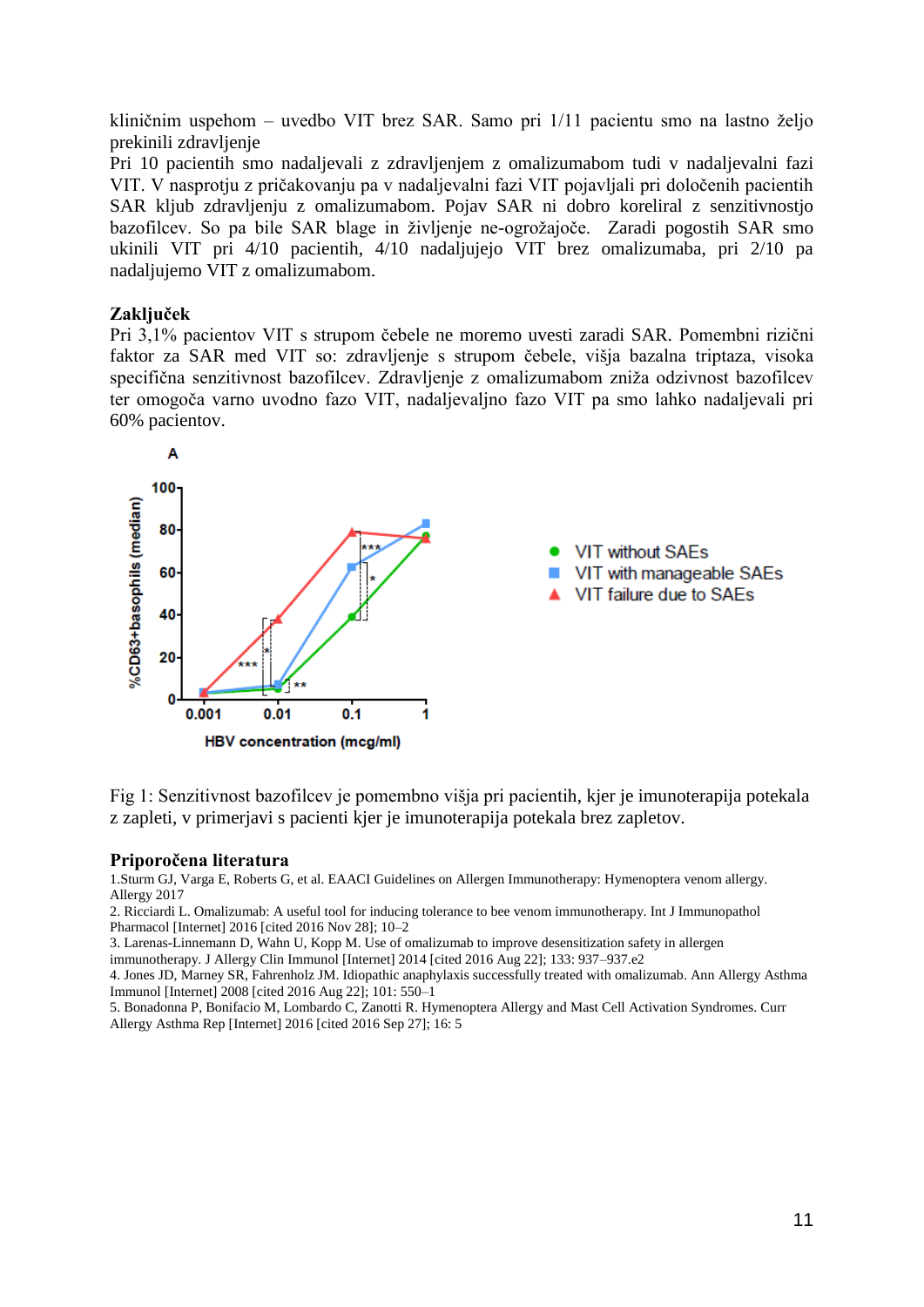# **Uporabnost testa aktivacije bazofilcev pri diagnostiki alergije za zdravila**

asist. Tina Vesel Tajnšek, dr. med., spec. pediatr. Služba za alergologijo, klinično imunologijo, revmatologijo, Univerzitetna pediatrična klinika, Univerzitetni klinični center Ljubljana

Številne so obravnave zaradi suma na alergijske reakcije na zdravila tako pri otrocih kot pri odraslih. Takojšnje alergijske reakcije na zdravila, posredovane s sIgE ali pa z drugimi mehanizmi, se pojavijo v 1 do 6 urah po zadnjem odmerku zdravila (najbolj tipično znotraj prve ure po prvem odmerku ponovnega prejemanja istega zdravila) in se pri najpogosteje pokažejo kot generalizirane urtikarije, angioedem, lahko pa tudi kot anafilaksija ali izolirana prizadetost dihal ali prebavil (1). Pozne reakcije na zdravilo so pogostejše kot takojšnje, pojavijo pa se kasneje, vsaj eno uro po prvem odmerku zdravila. Najpogosteje gre za z limfociti T posredovane preobčutljivostne reakcije, ki se običajno izrazijo z makulopapuloznim izpuščajem (MPE) ali pozno urtikarijo (2). Diagnostični postopek ob sumu na takojšnjo alergijo za zdravila sloni na klinični anamnezi, kožnih testih (KT) in določanju specifičnih IgE protiteles (sIgE). Žal pa se pogosto ti testi izkažejo za nezadostne tako v primeru takojšnjih, še bolj pa poznih alergičnih reakcij na zdravilo. Provokacijski test (PT) je sicer opredeljen kot zlati standard diagnostike ob sumu na alergijo za zdravila, ni pa vedno možna njegova izvedba (2, 3). Prednosti in omejitve diagnostičnih metod ob sumu na alergijo za zdravila so tudi v Tabeli 1.

| Diagnostična | Prednosti                            | Omejitve                                                                                                                               |
|--------------|--------------------------------------|----------------------------------------------------------------------------------------------------------------------------------------|
| metoda       |                                      |                                                                                                                                        |
| sIgE         | Ne povzročimo alergijske reakcije.   | Na razpolago le za redka zdravila. Nizka senzitivnost, lahko                                                                           |
|              |                                      | vprašljiva specifičnost. Priporočeno le pri takojšnjih alergijskih<br>reakcijah.                                                       |
| KТ           | Enostavnost izvedbe (pri odraslih),  | Vprašljiv je prenos enake izvedbe KT kot je uporabljen pri                                                                             |
|              | rezultat,<br>takojšen<br>visoka      | odraslih na otroke, npr. uporaba enake koncentracije ali                                                                               |
|              | specifičnost. Kožni testi z BL so    | vbrizganja enake količine zdravila ob izvedbi intradermalnega                                                                          |
|              | največkrat v pomoč pri potrjevanju   | KT. Za otroke so KT boleči. Pozni tip alergije potrdijo redkeje.                                                                       |
|              | takojšnjih reakcij.                  | Redko možnost povzročanja sistemske reakcije ob nanosu KT.                                                                             |
|              |                                      | Alergogenost zdravil, za katera vemo, da so imunogeni njihovi                                                                          |
|              |                                      | metaboliti, ne moremo preverjati s KT. Večurno testiranje, če                                                                          |
|              |                                      | upoštevamo protokol npr. glede BL. Ob prejemanju                                                                                       |
|              |                                      | antihistaminikov in drugih imunusupresivnih zdravil lahko lažno<br>negativni rezultati. Dermografizem moti testiranje. Možen           |
|              |                                      | nejasen rezultat. Za veliko zdravil ni znana diagnostična                                                                              |
|              |                                      | vrednosti.                                                                                                                             |
| <b>PT</b>    | Negativna napovedna vrednost PT      | Potreben je sprejem v bolnišnico. Obstaja možnost anafilaksije.                                                                        |
|              | je za nekatera zdravila zelo visoka  | Kontraindiciran pri življenje ogrožajočih reakcijah oziroma                                                                            |
|              | (npr. za BL je med 94 in 98%, za     | reakcijah s težkim in nepredvidljivim potekom kot so težke                                                                             |
|              | NSAR preko 96%).                     | kožne reakcije ter sistemske reakcije s prizadetostjo notranjih                                                                        |
|              |                                      | organov oziroma hematološkimi manifestacijami ter ob                                                                                   |
|              |                                      | prejemanju nekaterih zdravil (ACE inhibitorii, betablokatorii).<br>Pri sumu na anafilaksijo je potrebno presojanje tveganja in koristi |
|              |                                      | testiranja za vsakega posebej.<br>Z nekaterimi anestetiki                                                                              |
|              |                                      | neizvedljiv.                                                                                                                           |
| <b>BAT</b>   | Le odvzem krvi. Možna izvedbe z      | Odvzem krvi v času, da mogoča kmalu transport v imunološki                                                                             |
|              | različnimi zdravili. Ne povzročimo   | laboratorij. Redko problem neodzivnosti bazofilcev na pozitivno                                                                        |
|              | alergične reakcije. Lahko boljša     | kontrolo. Različne metode, različna uporabnost različnih                                                                               |
|              | senzitivnost in specifičnost kot pri | markerjev pri različnih zdravilih, različna opredelitev pozitivnega                                                                    |
|              | sIgE.                                | rezultata. Možnost lažno pozitivnega rezultata.                                                                                        |

Tabela 1. Prednosti in omejitve diagnostičnih metod pri sumu na alergijo na zdravila (2, 3)

Legenda: sIgE- specifični IgE; KT- kožni test; PT- provokacijski test; BAT- test aktivacije bazofilcev; BL- betalaktamski antibiotiki, NSAR- nesteroidni antirevmatiki.

V želji po testih, s katerimi bi brez tveganja (le z odvzemom krvi) lahko potrdili ali ovrgli sum, da je določeno zdravilo sprožilo določeno reakcijo, je v razvoju več različnih in vitro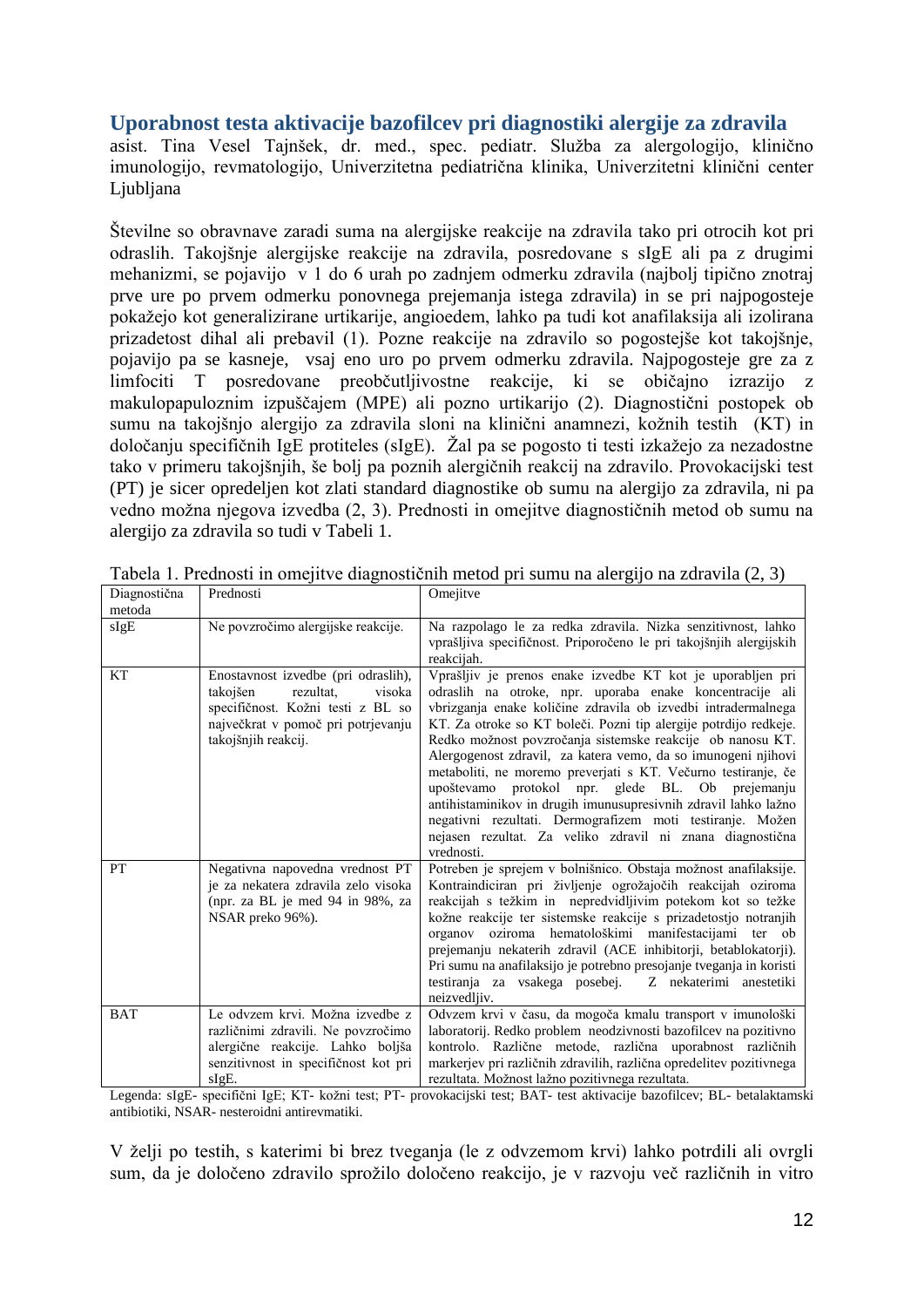testov, med njimi je tudi test aktivacije bazofilcev. Test aktivacije bazofilcev (BAT) je glede na literaturo uporaben diagnostični test pri takojšnjih alergijskih reakcijah na zdravila, predvsem v primeru suma na alergijo za živčno mišične relaksante (NMBAs- neuro muscular blocking agents) (4, 5), antibiotike (6, 7, 8), pa tudi nesteroidne antirevmatike (NSAR) (9), jodna kontrastna sredstva (10) in druga zdravila. Senzitivnost BAT za peniciline je bila med 22 % in 55 %, za klavulansko kislino do 52,7 %, specifičnost pa dobra, med 79 % to 96 %. Senzitivnost BATa za NMBA je bila med 64 in 85, 7 % s specifičnostjo med 93 % in 100 %, višja za rokuronij. Nižja senzitivnost je bila zabeležena pri kinolonih ter NSAR (4-11). Opisane študije so vključevale odrasle bolnike in ne otrok. Nekatere študije so vključile majhne skupine bolnikov in/ali ne kontrolnih skupin. Diagnostična uporabnost BATa je lahko variirala tudi zaradi različnih mehanizmov takojšnjih reakcij po zdravilih in tudi ob različnih uporabljenih markerjev aktivacije bazofilcev, npr. po anafilaksijah po cefazolinu se je bolje izkazal marker CD203c v primerjavi s CD63 (11). Kljub temu, da obstaja komercialno dostopen test, protokoli izvajanja preiskave niso standardizirani med različnimi laboratoriji glede markerjev, postopka in koncentracij zdravil. Podobno kot velja za druge diagnostične metode iskanja takojšnje alergije za zdravila se s časom zniža sIgE za zdravila in je možnost lažno negativnega rezultata večja, če se izvede oddaljeno od časa reakcije (12).

BAT se izvede glede na priporočila pri diagnostiki alergijskih reakcij na BL in NMBAs in se dopolnjuje z drugimi in vitro testi (12). Izvedba BAT je priporočena tudi pri diagnostiki alergijskih reakcij na pirazolone, florokinolone in rentgenska kontrastna sredstva. Pri življenje ogrožajočih rekcijah ali pri osebah, ki osebah, opredeljene kot rizične, je priporočena izvedba BATa pred in vivo testi (2, 12). BAT je priporočen pred kožnim testom v primeru, če izvedba kožnih testov ni možna ali jih otrok zavrne. Pozitiven rezultat potrdi alergijo za zdravilo le v primeru prepričljive anamneze ali/in drugih rezultatov testiranj (2).

Za določanje BAT pri otrocih smo se na Univerzitetni pediatrični kliniki v Ljubljani obračali na Imunološki laboratorij Univerzitetne klinike za pljučne bolezni in alergologijo, Golnik ali na Inštitut za mikrobiologijo in imunologijo Medicinske fakultete v Ljubljani. V obeh ustanovah so opredeljevali aktivacijo bazofilcev preko CD63 z računanjem stimulacijskega indeksa (SI), v prvi po lastni metodi, v drugi pa z metodo po Buhlmannu.

Najštevilčnejše izkušnje pri določanju aktivacije bazofilcev razvijamo pri otrocih z alergijo za BL. V skupini 57 otrok z takojšnjo alergijo za BL so otroci z alergijo za BL imeli višjo aktivacijo bazofilcev kot tolerantni nanje in sicer za amoksicilin (AX), penicilin V (PENV) in cefuroksim (CU). Celo otroci z pozno alergijo za BL so imeli višjo aktivacijo bazofilcev z AX in AX z klavulansko kislino (AX-cl) kot tolerantni nanje (13). Na preplet takojšnje in pozne alergijske reakcije na zdravilo smo sicer pri otrocih vajeni že zaradi manj jasne anamneze, lahko pa jo dokažemo tudi z diagnostičnimi preiskavami (npr. otroci z jasnimi poznimi alergijskimi reakcijami imajo pozitivne teste metod značilne za takojšnje reakcije) (14, 15). V naši raziskavi otrok za alergijo za BL je ob SI > 1,7 za AX, > 1,8 za AX-cl in > 1,9 za PENV diagnostična senzitivnost izračunana z ROC analizo dosegla 62 % za AX, 63 % za AX-cl, 31 % za PENV, diagnostična specifičnost pa 93 % za AX in AX-cl ter 95 % za PENV (13). V zadnjih letih pa smo ugotovili, da lahko nekateri otroci tudi ob SI> 2 tolerirajo PENV, AX in CU (podatki (podatki Službe za alergologijo, klinično imunologijo, revmatologijo- SARKI).

Če je bila uporabljena komercialno dostopna metoda BAT, je bil pozitiven rezultat BAT z amoksiclin v skupini 112 otrok s sumom na alergijo za amoksicilin le pri štirih otrocih, s tem, da je eden od njih prestal PT z amoksicilinom brez težav (podatki SARKI). BAT se ni izkazal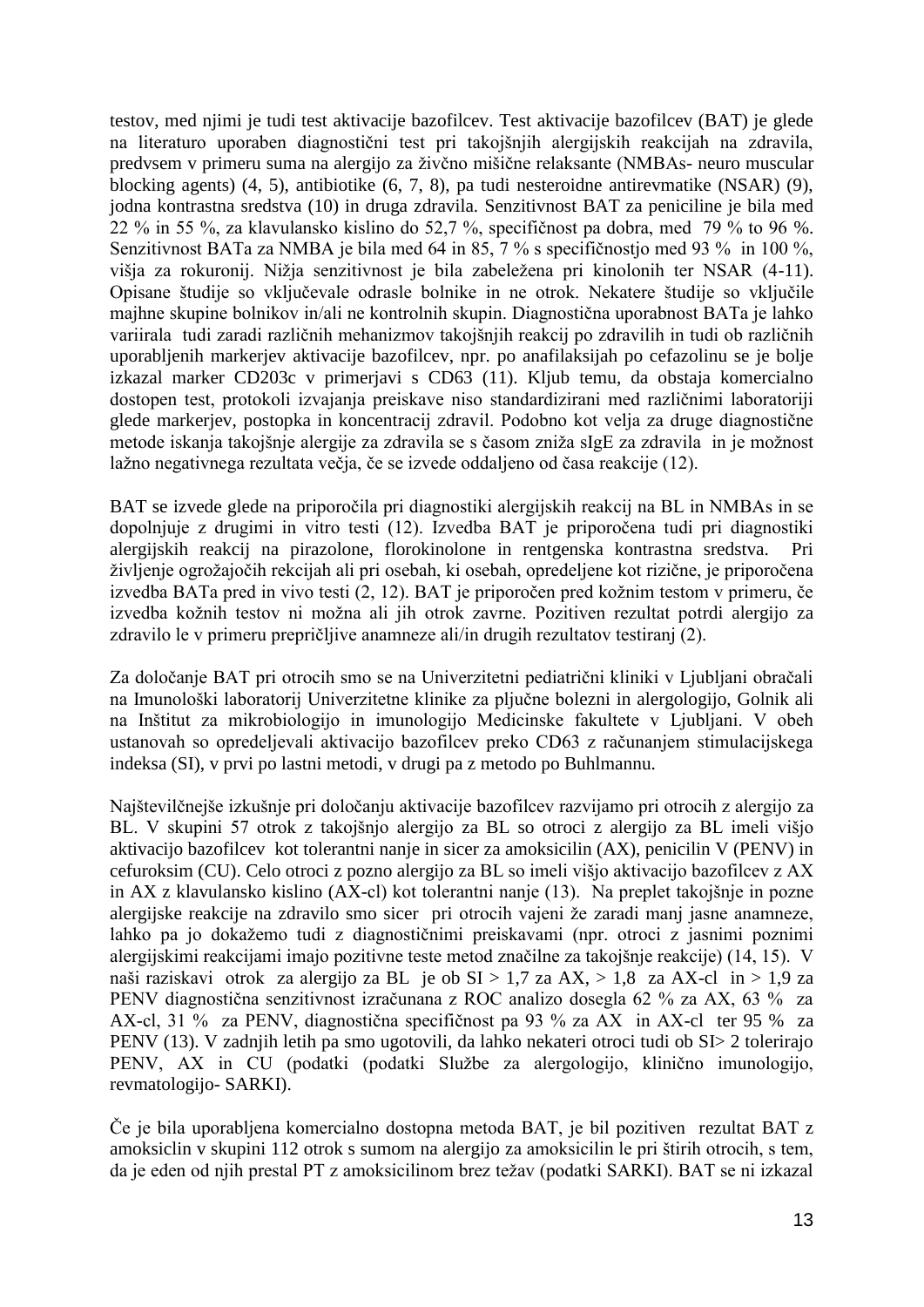tudi v ločevanju otrok za alergijo ali toleranco na ceftriakson, ne glede na uporabljeno metodo (16).

Pri opredeljevanju alergije za glukokortikoide (metilprednizolon (MP), hidrokortizon (HC), deksametazon (DX), flutikazon (FL)) pri otrocih je tudi BAT ločil med alergičnimi in tolerantnimi, vendar smo zaznali tudi nekaj pozitivnih rezultatov glede BAT z DX in FL brez klinične pomembnosti (17). Izvedbo BAT naročimo tudi ob obravnavi otrok po perioperativni anafilaksiji, posebej če so otroci prejeli NMBAs. Tako je 78% otrok z pozitivnimi kožnimi testi na NMBAs imelo SI> 2 za NMBAs, BAT pa je prikazal manjši obseg navzkrižne alergije, o čemer poročajo tudi drugod (18). Pozitivni rezultati BAT na NMBAs menim da nam je bila v pomoč opredelitvi alergije za zdravila pri otrocih z dermografizmom. Otroke kar obremeni tudi obsežnost diagnostičen postopek po perioperativni anafilaksiji, zato smo BAT omogočili tudi za druga zdravila, npr. za propofol, benzodiazepini in opioide s posamičnimi pozitivnimi rezultati- npr. za midazolam (19). Redko smo zaznali pozitiven rezultat BAT-a pri otrocih z alergijo za NSAR (med leti 2014 in 2017 pri 9 otrocih) (podatki SARKI), ponovno pa je bilo nekaj lažno pozitivnih rezultatov.

Kot zaključek- BAT je torej dodatno diagnostično orodje pri diagnostiki ob sumu predvsem na resno takojšnjo alergijsko reakcijo na nekatera zdravila. Pri otrocih imamo zaenkrat spodbudne izkušnje ob diagnostiki alergije za NMBAs in glukokortikoide (MP, HC, DX). Drži tudi, da je možna alergija za zdravilo ob negativni aktivaciji bazofilcev in tudi da je možna toleranca otroka na zdravilo kljub višji aktivaciji bazofilcev. Zaželeno pa je nadaljevanje raziskav s tega področja v smislu optimiziranja testnih protokolov, interpretacije rezultata testa in določitve kje natančno je mesto BATa v diagnostičnem postopku ob sumu na alergijo za zdravila. Pri otrocih z enostavnimi poznimi kožnimi reakcijami po BL ostaja glavni diagnostični test provokacijski test, v primeru takojšnjih reakcij po zdravilih pa poskušamo z kožnimi pred provokacijskimi testi.

Literaratura:

- 1. Bircher AJ, Scherer Hofmeier K. Drug hypersensitivity reactions: Inconsistency in the use of the classification of immediate and nonimmediate reactions. J Allergy Clin Immunol. 2012;129:263–4.
- 2. Gomes ER, Brockow K, Kuyucu S, Saretta F, Mori F, Blanca-Lopez N,et al; ENDA/EAACI Drug Allergy Interest Group. Allergy Drug hypersensitivity in children: report from the pediatric task force of the EAACI Drug Allergy Interest Group. Allergy. 2016;71(2):149-61.
- 3. Demoly P, Adkinson NF, Brockow K, Castells M, Chiriac AM, Greenberger PA, et al. International Consensus on drug allergy. Allergy. 2014;69(4):420-37.
- 4. Monneret G, Benoit Y, Debard AL, Gutowski MC, Topenot I, Bienvenu J: Monitoring of basophil activation using CD63 and CCR3 in allergy to muscle relaxant drugs. Clin Immunol 2002; 102: 192–199.
- 5. Ebo DG, Bridts CH, Hagendorens MM, Mertens CH, De Clerck LS, Stevens WJ: Flowassisted diagnostic management of anaphylaxis from rocuronium bromide. Allergy 2006; 61: 935–939.
- 6. Sanz ML, Gamboa PM, Antepara I, Uasuf C, Vila L, Garcia-Aviles C, Chazot M, De Weck AL: Flow cytometric basophil activation test by detection of CD63 expression in patients with immediate-type reactions to betalactam antibiotics. Clin Exp Allergy 2002; 32: 277– 286.
- 7. Gamboa PM, Garcia-Aviles MC, Urrutia I, Antepara I, Esparza R, Sanz ML: Basophil activation and sulfidoleukotriene production in patients with immediate allergy to betalactam antibiotics and negative skin tests. J Investig Allergol Clin Immunol 2004; 14: 278–283.
- 8. Seitz CS, Brocker EB, Trautmann A: Diagnostic testing in suspected fluoroquinolone hypersensitivity. Clin Exp Allergy 2009; 39: 1738–1745.
- 9. Korosec P, Mavsar N, Bajrovic N, Silar M, Mrhar A, Kosnik M: Basophil responsiveness and clinical picture of acetylsalicylic acid intolerance. Int Arch Allergy Immunol 2011; 155: 257–262.
- 10. Trcka J, Schmidt C, Seitz CS, Brocker EB, Gross GE, Trautmann A: Anaphylaxis to iodinated contrast material: nonallergic hypersensitivity or IgE-mediated allergy? AJR Am J Roentgenol 2008; 190: 666–670.
- 11. Uyttebroek AP, Sabato V, Cop N, et al. Diagnosing cefazolin hypersensitivity: Lessons from dual-labeling flow cytometry. J Allergy Clin Immunol Pract. 2016; 4(6):1243–5.
- 12. Mayorga C, Celik G, Rouzaire P, et al. In vitro tests for drug hypersensitivity reactions: an ENDA/EAACI Drug Allergy Interest Group position paper. Allergy 2016; 71: 1103–34.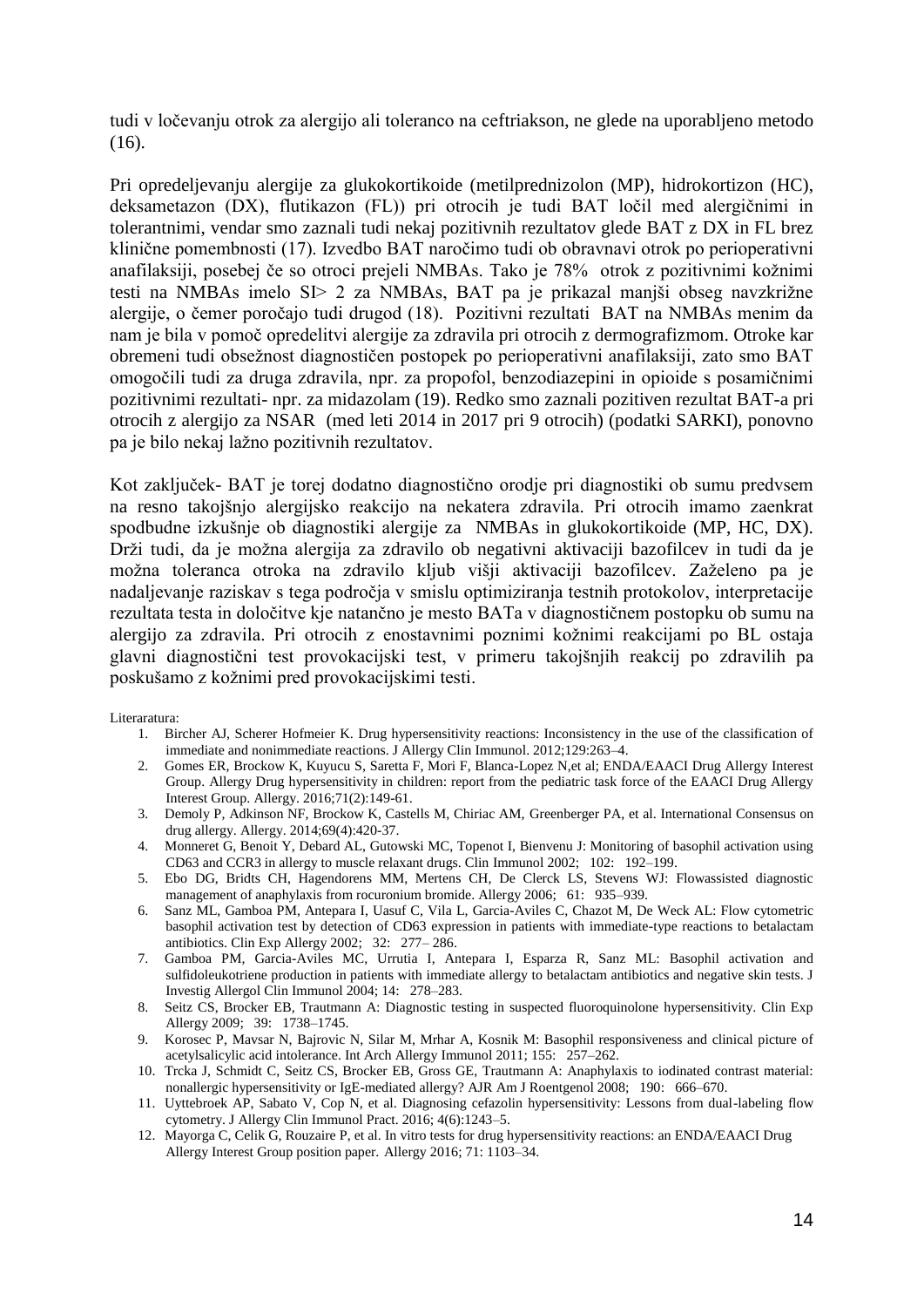- 13. Vesel T, Šilar M, Koren Jeverica, Accetto M, Toplak N, Košnik M, et al. Importance of basophil activation tetsing in children with suspected betalactame allergy. In: Programme and abstract book EAACI 2015; Barcelona, Španija..Dostopno na: www.eaaci.orgimages/files/Abstract\_Books/2015/EAACI 2015.pdf.
- 14. Hjortlund J, Mortz CG, Skov PS, Bindslev- Jensen C. Diagnosis of penicillin allergy revisited: the value of case history, skin testing, specific IgE and prolonged challenge. Allergy. 2013;68:1057–64.
- 15. Vesel T, Šilar M, Koren Jeverica A, Accetto M, Toplak N, Arnež M, et al. Alergija na antibiotike v pediatriji. In: Beović B, Sterle F, Tomažič J, editors. Novosti v infektologiji, Neželeni učinki protimikrobnih zdravil: zbornik predavanj; 2013 Mar 22.; Ljubljana, Slovenija. V Ljubljani: Sekcija za protimikrobno zdravljenje SZD; 2013. p.121-9.
- 16. Vesel T, Koren Jeverica A, Šilar M, et al. Suspected ceftriaxone hypersensitivity in children is difficult to confirm. In: Programme and abstract book DHM 2018; Amsterdam, Nizozemska. Dostopno na: https://www.eaaci.org/images/eaaci-meetings/focused/DHM2018/DHM\_2018\_-\_Abstract\_text\_-\_all.pdf
- 17. Vesel T, Koren Jeverica A, Šilar M, et al. Hypersensitivity to glucocorticoids in children. Abstrakt. Predstavljeno na DHM 2014.
- 18. Eberlein B, Wigand S, Lewald H, et al. Utility of basophil activation testing to assess perioperative anaphylactic reactions in real-world practice. Immun Inflamm Dis 2017;5(4):416-20.
- 19. Vesel T, Koren Jeverica A, Šilar M, et al. Allergic reactions during general anaesthesia in Slovenian children. Abstrakt. Predstavljeno na DHM 2014.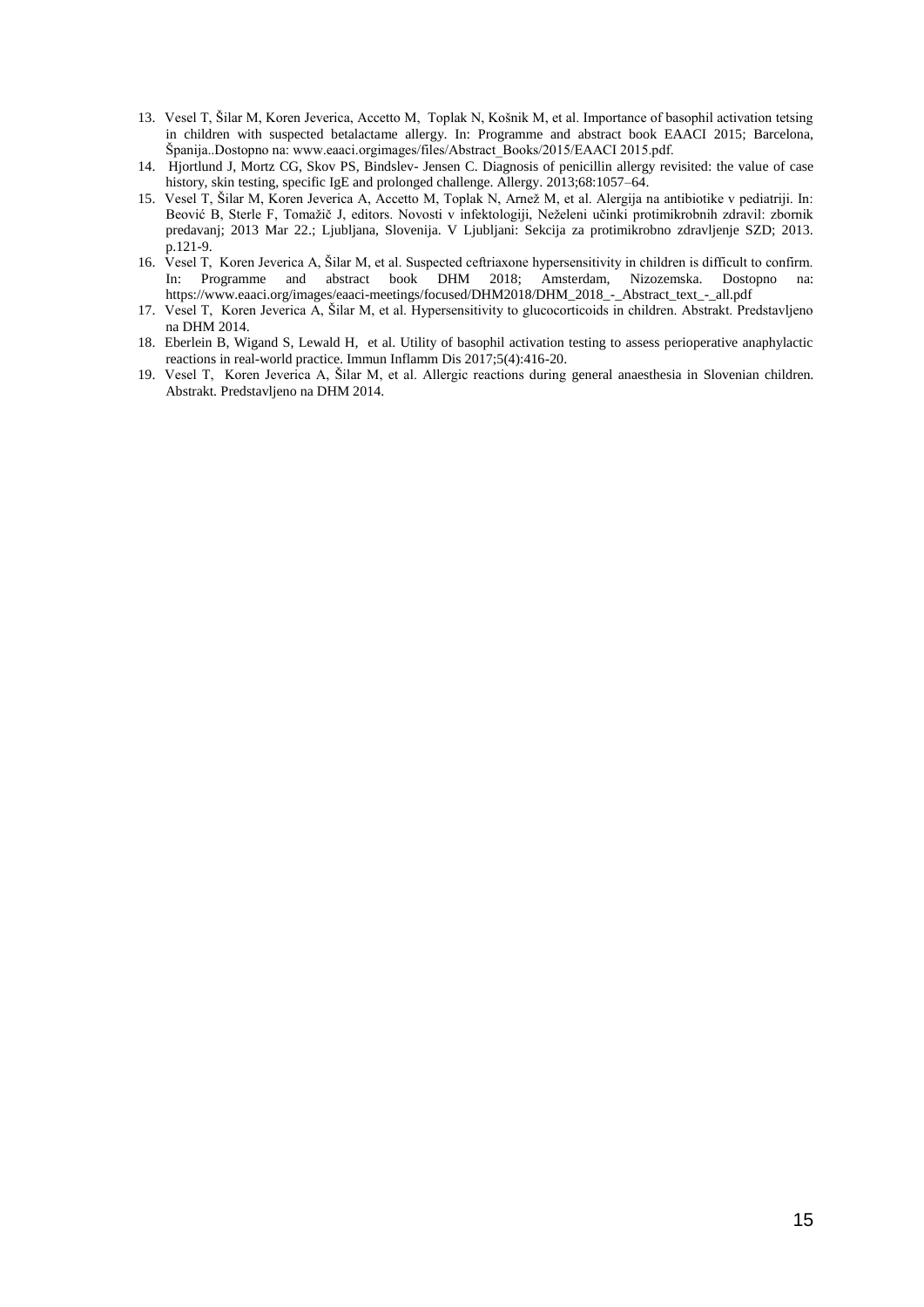# **Novi metodološki BAT pristopi: fluorescenčno označevanje alergenov in multiparametrična BAT analiza**

dr. Ana Koren, univ. dipl. bioteh. Laboratorij za klinično imunologijo in molekularno genetiko, Univerzitetna klinika za pljučne bolezni in alergijo Golnik

#### **Uvod**

Test aktivacije bazofilcev (angl. Basophil Activation Test, BAT) je *in vitro* celični test za ugotavljanje alergogene reaktivnosti na specifični alergen. Aktivacijo bazofilcev diagnostično merimo s pretočno citometrijo, kjer bazofilce označimo s fluorescenčno označenimi protitelesi. V našem laboratoriju za detekcijo bazofilcev uporabljamo kombinacijo označevalcev CD123+ in HLA-DR-, za ugotavljanje degranulacije (aktivacije) bazofilcev pa lizosomski membranski glikoprotein CD63. BAT predstavlja uporabno orodje za detekcijo takojšnjih preobčutljivostnih reakcij, vključno z alergijo za strupe kožekrilcev. Pomembno omejitev pri uporabi testa BAT v diagnostiki alergijskih bolezni predstavlja hkratno testiranje različnih alergenov, ki zviša ceno, podaljša izvedbo in poveča delovno intenzivnost metode. Označevanje alergenov s fluorescentnimi delci bi lahko predstavljalo povsem nov pristop za multiparametrično preverjanje alergogene aktivnosti s pretočno citometrijo, ki bi omogočal analizo aktivacije bazofilcev z različnimi alergeni v manjšem številu testnih epruvet. V predstavljeni raziskavi smo poglavitna alergena čebeljega strupa fosfolipazo A2 (Api m 1) in hialuronidazo (Api m 2) označili s Qdot nanokristali, ki po ekscitaciji emitirajo fluorescenco različnih valovnih dolžin. Valovna dolžina fluorescence je odvisna od velikosti Qdot nanokristala. Za vezavo Qdota na protein sta na voljo dve različni površinski kemiji: vezava lahko poteka preko karboksilne skupine ali preko amino skupine. Glavna razlika med obema načinoma vezave je ta, da amino Qdot nanokristal vsebuje vezni protein (PEG), medtem ko karboksil Qdot nanokristal ne vsebuje veznega proteina in se na tarčni protein veže direktno. Namen raziskave je bil preveriti možnost uporabe označenih alergenov v multiparametrični (multipleks) BAT analizi.

#### **Metode**

nApi m 1 (Latoxan, Francija) in rApi m 2 (Medicinska fakulteta Dunaj) smo konjugirali s Qdot® 705 ali 800 ITK™ amino (PEG) ali Qdot® 705 ali 800 ITK™ karboksil nanokristali. IgE reaktivnost Qdot-označenih alergenov smo preverili s testom imunskega odtisa (imunoblot), kjer smo kot primarno protitelo uporabili serumske vzorce bolnikov preobčutljivih za strup čebele, ki imajo prisotna protitelesa IgE proti Api m 1 in Api m 2. Alergogeno aktivnost smo preverili s testom BAT, kjer smo za označevanje bazofilcev in spremlianie aktivacije uporabili protitelesa CD123-PE/HLA-DR-APC/CD63-FITC. Fluorescenco Qdot705 smo merili s kombinacijo filtrov 670LP (eks. 488nm), Qdot800 pa s 780/60 (eks. 488nm) (**Slika 1**). Vzorce smo analizirali s pretočnim citometrom FACS Canto II. V zadnjem delu raziskave smo uporabnost Qdot-označenih alergenov za multiparametrično BAT analizo preverili pri 12 bolnikih s preobčutljivostno reakcijo za strup čebele in pri 3 kontrolah, kjer je stimulacija krvi z amino Qdot 705-Api m 1 ter amino Qdot 800-Api m 2 potekala v ločenih epruvetah, nato pa smo vzorce pred dodatkom protiteles združili in analizirali kot multipleks.

#### **Rezultati**

Rezultati analize imunskega odtisa so pokazali, da imajo Qdot-označeni alergeni IgE reaktivnost, le-ta je ohranjena tako v primeru konjugacije alergena na Qdot preko karboksilne kot tudi preko amino skupine. Vezava IgE na Qdot-označen alergen je alergen-specifična, saj Qdot nanokristali sami po sebi niso vezali serumskih IgE. V nadaljevanju smo preverili ali lahko Qdot-označeni alergeni prekrižajo površinske IgE in sprožijo degranulacijo bazofilcev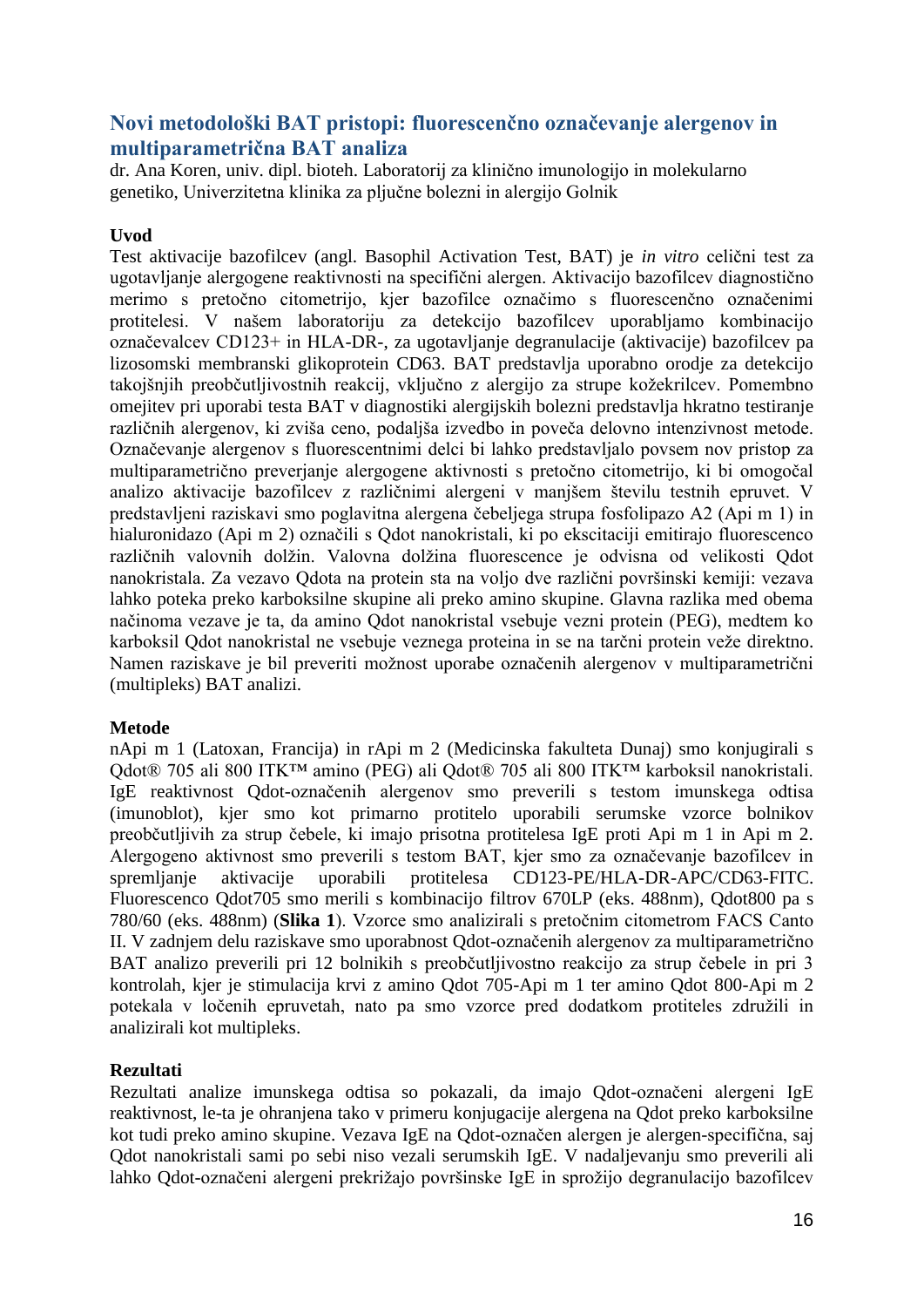pri bolnikih s preobčutljivostno reakcijo za strup čebele. Ugotovili smo, da je alergogena aktivnost (sposobnost degranulacije) ohranjena samo v primeru vezave alergena na Qdot preko amino skupine, ne pa tudi preko karboksilne skupine. Amino Qdot vezan alergen smo nato uporabili v multipleks testu aktivacije bazofilcev, kjer smo rezultat običajne BAT analize primerjali z rezultatom multipleks BAT analize: V BAT analizi je bilo 4/12 bolnikov pozitivnih za Api m 1 (enojno pozitivni), 8/12 bolnikov je bilo pozitivnih za Api m 1 in Api m 2 (dvojno pozitivni). Vse 3 kontrole so bile negativne za oba testirana alergena. V multipleks BAT analizi smo uspešno potrdili ujemanje z rezultatom BAT pri 13/14 bolnikih in 3/3 kontrolah s primerljivimi krivuljami odziva na alergen (**Slika 2**).

#### **Zaključki**

Označevanje alergenov Api m 1 in Api m 2 s Qdot nanokristali ne vpliva na njihovo IgE reaktivnost. V nasprotju s tem je sposobnost prekrižanja IgE in alergogena aktivnost ohranjena samo v primeru označevanja z amino (PEG) Qdot nanokristali. Fluorescenčno označevanje alergenov predstavlja povsem nov pristop, ki omogoča sočasno BAT analizo z večimi alergeni.



**Slika 1:** Prikaz analize podatkov pri multipleks testu aktivacije bazofilcev (BAT). Prikazan je primer bolnika s pozitivnim odzivom na Api m 1 in negativnim odzivom na Api m 2.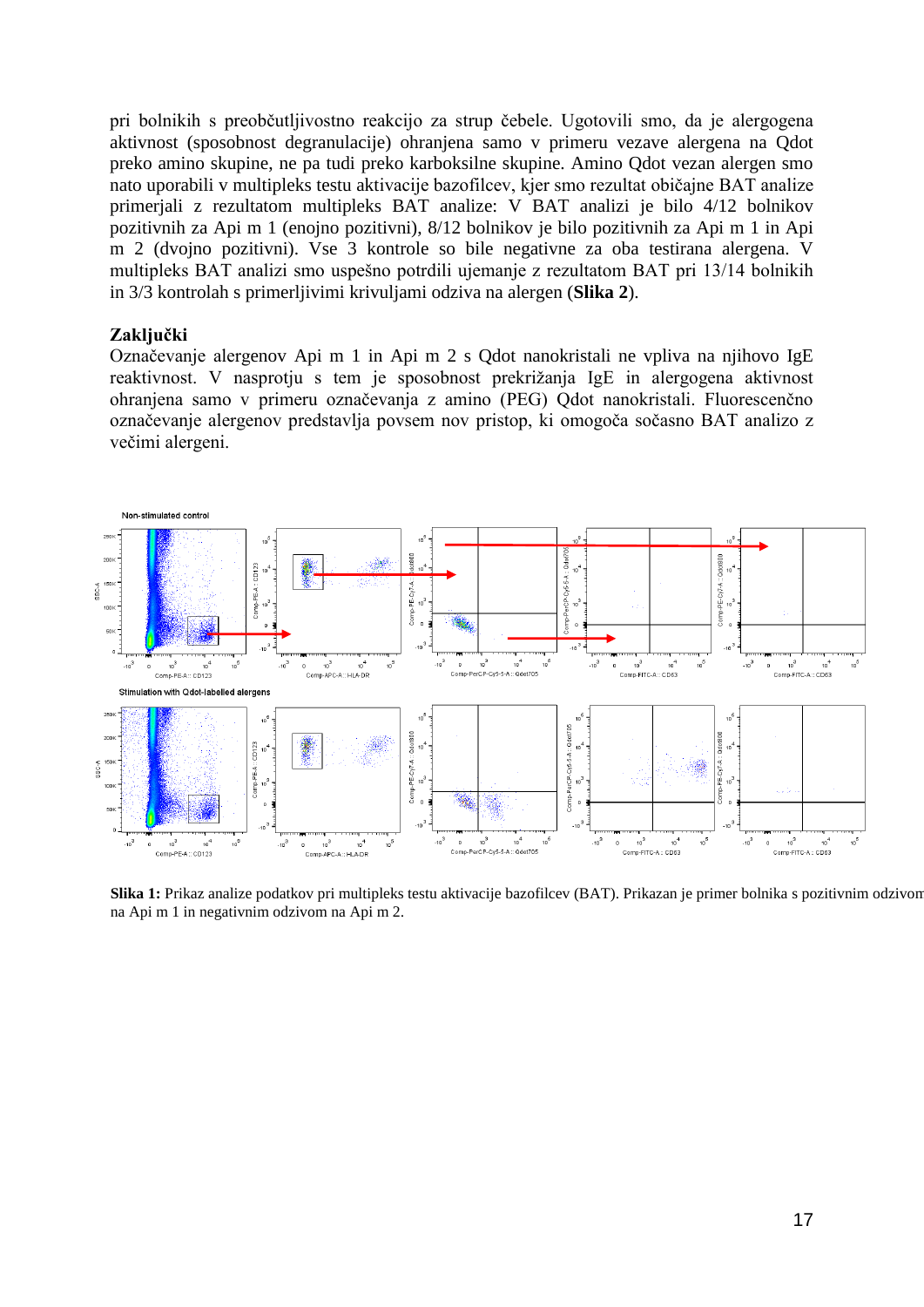

**Slika 2**: Krivulje odziva pri navadni in multipleks BAT analizi pri (A) enojno pozitivnem (Api m 1+) in (B) dvojno pozitivnem (Api m 1+ Api m 2 +) bolniku.

#### **Reference**

Koren A, Lunder M, Molek P et al. Fluorescent labelling of major honeybee allergens nApi m 1 and rApi m 2 with Quantum dots and its application in multiplex basophil activation test. Allergy, Supplement, European Academy of Allergy and Clinical Immunology Congress, 26-30 May 2018, Munich. 2018; 73(s105):126.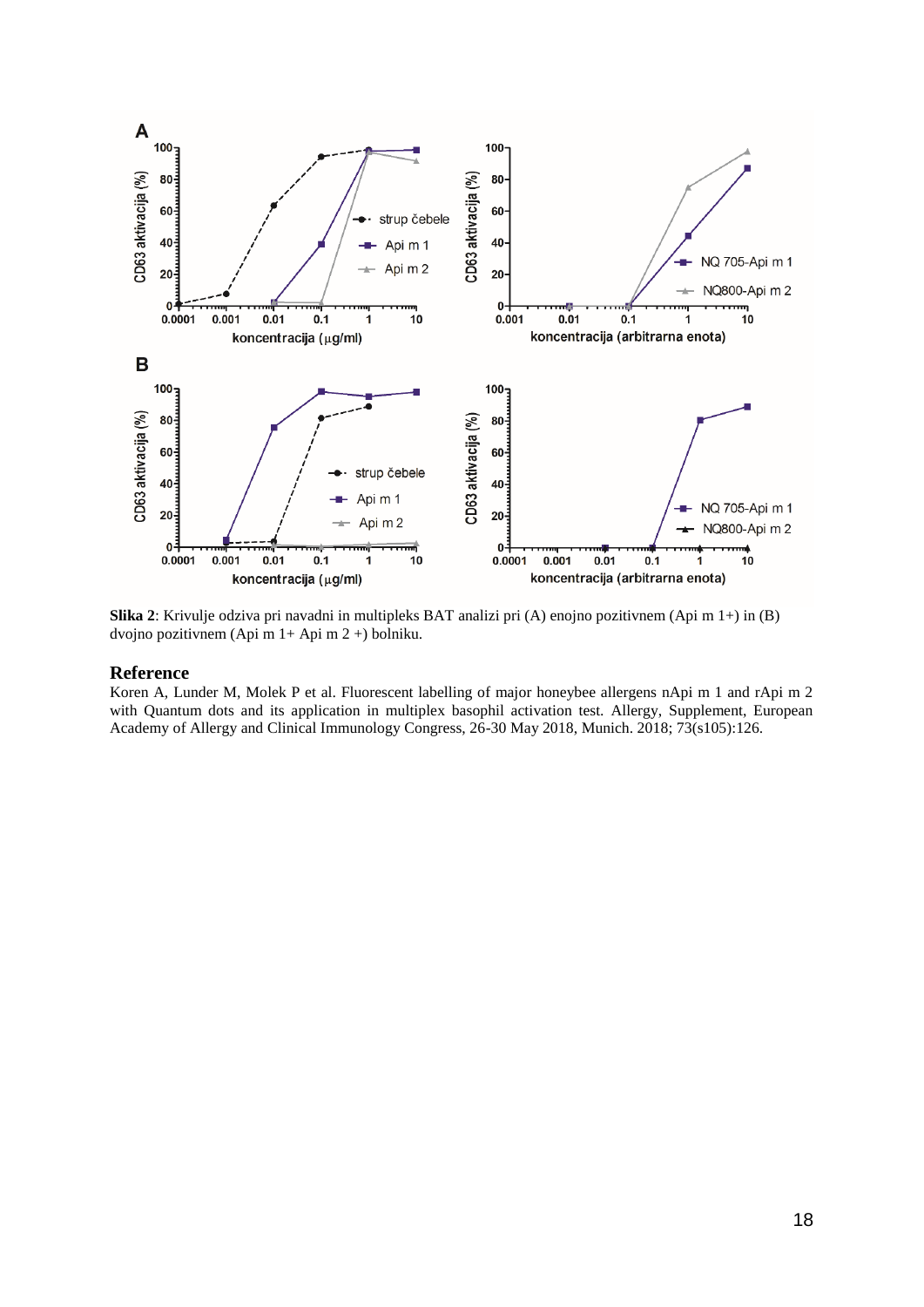# **Mast cell activation test (MAT): a novel approach in the diagnosis of allergic disease and anaphylaxis**

Rajia Bahri, PhD. Division of Musculoskeletal and Dermatological Sciences & Manchester Collaborative Centre for Inflammation Research (MCCIR), School of Biological Sciences, University of Manchester, Manchester, United Kingdom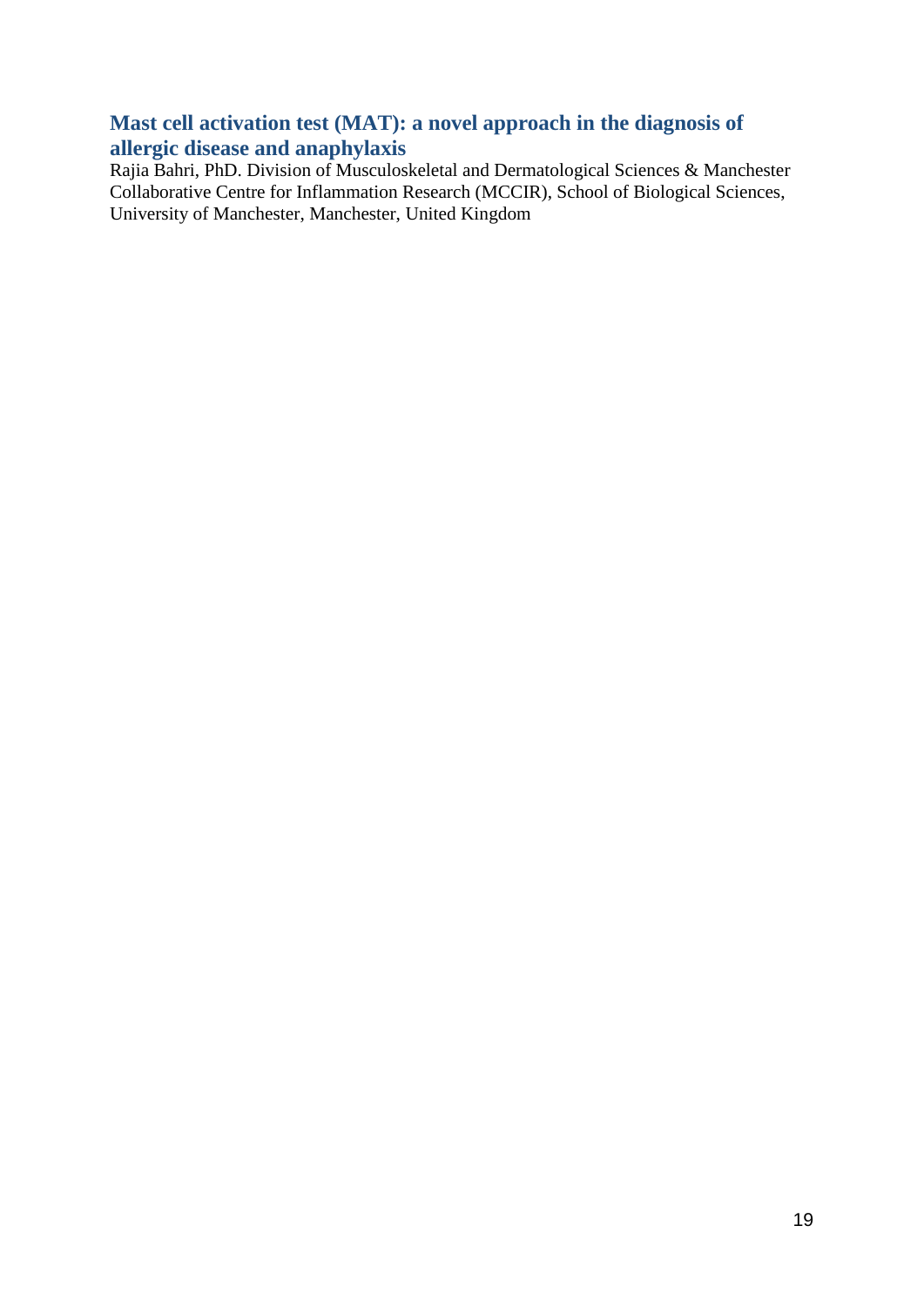# **Imunofenotipizacija v BAL: metodologija, markerji in analiza**

Doc.dr. Matija Rijavec, univ.dipl.mikr. Laboratorij za klinično imunologijo in molekularno genetiko, Univerzitetna klinika za pljučne bolezni in alergijo Golnik

Imunofenotipizacija s pretočnim citometrom je metoda, s pomočjo katere določamo deleže različnih levkocitnih populacij, najpogosteje limfocitne podvrste. Bronhoalveolarni izpirek oz. lavaža (BAL) je minimalno invaziven postopek, ki nam omogoča vpogled na imunološko dogajanje v pljučih in osnovno patofiziologijo veliko kroničnih in akutnih bolezni [1,2]. Velik del našega razumevanja o vlogi imunskih celic v pljučih, kjer poleg anatomskih ovir predstavljajo pomemben obrambni mehanizem, izhaja ravno iz preučevanja imunskih celic v BAL-u [1-4]. Določitev deleža različnih limfocitnih podvrst v BAL-u je v pomoč pri postavitvi diagnoze različnih pljučnih bolezni, kot so intersticijske pljučne bolezni, okužbe in malignosti. Za različne bolezni je značilna specifična imunska celična sestava BAL-a, zato se je uporaba pretočne citometrije izkazala za zelo informativno pri določanju celičnih podvrst, kjer z uporabo specifičnih protiteles proti markerjem celične površine (angl. cluster of differentiation, CD), določamo specifične limfocitne podvrste [1-3]. Kot raziskovalno orodje se je imunofenotipizacija v BAL-u izkazala kot koristna za ugotavljanje celičnega in humoralnega dogajanja v pljučih, ter na ta način pripomogla k razjasnitvi patogenez različnih pljučnih boleznih [1-4].

Celična sestava BAL-a je mnogo bolj heterogena kot celična sestava periferne krvi. Glavne celične populacije BAL-a predstavljajo makrofagi, nevtrofilci, eozinofilci, eritrociti in limfociti, v manjšem deležu so prisotni še mastociti, epitelne celice, plazmatke, Langerhansove celice, megakariociti, eritroidni prekurzorji, endotelijske celice, in druge. Med vnetjem se število epitelnih celic lahko zelo poveča. V BAL-u so pogosto prisotne tudi nepljučne snovi (material, ki ne izhaja iz pljuč) kot so nepatogene glive, smukec, ogljikovi pigmenti, železovci, dlake, mineralna vlakna, granule s cvetnim prahom, zrnca škroba in rastlinske celice. Velika heterogenost celic in prisotnost različnih snovi lahko vpliva na razpršitev svetlobe pri analizi specifičnih populacij (npr. limfocitnih podvrst), kar še dodatno otežuje analizo s pretočnim citometrom [1-2].

V BAL-u pri normalni, zdravi osebi predstavljajo alveolarni makrofagi več kot 85 % vseh celic, 10 do 15 % je limfocitov, tem sledijo nevtrofilci  $(< 4 %$ ) in eozinofilci  $(< 3 %)$ , medtem ko je delež ostalih imunskih celic še nižji. Delež limfocitov T pri odrasli zdravi osebi so v BAL-u podobne kot v periferni krvi, torej približno 70 do 95 % limfocitov T, 35 do 65 % limfociti T CD4, 20 do 40 % limfociti T CD8. Medtem, ko je limfocitov B in celic NK v BAL-u manj kot v krvi, običajno manj ko 5% [1-3].

Za izvedbo imunofenotipizacije je potrebno vzorce BAL-a ustrezno obdelati oz. pripraviti. Določitev limfocitnih podvrst v BAL-u izvajamo samo v BAL-ih, kjer je v vzorcu zadostno število limfocitov (> 15 % vseh celic). V diagnostične namene, kot pomoč pri postavitvi diagnoze, izvajamo v laboratoriju določitev osnovnih limfocitnih podvrst s pomočjo določanja različnih površinskih celičnih markerjev: limfociti T (CD3+), limfociti B (CD19+), limfociti T CD4 (celice T pomagalke, CD3+CD4+), limfociti T CD8 (celice T zaviralke, CD3+CD8+), celice NK (celice naravne ubijalke, CD3-CD16/56+), celice NKT (celice T naravne ubijalke, CD3+CD16/56+), pri čemer je zelo pomembno tudi razmerje med limfociti T CD4 in limfociti T CD8 (CD4/CD8). Imunofenotipizacijo v BAL-u izvajamo vse od leta 2002. Do aprila 2018 smo za določitev limfocitnih podvrst uporabljali naslednja protitelesa označena z različnimi fluorokromi, ki pri analizi s pretočnim citometrom oddajajo svetlobo specifične valovne dolžine: A) CD45-FITC/CD14-PE, B) IgG1-FITC, IgG2a-PE, C) CD3-FITC/CD19- PE, D) CD3-FITC/CD4-PE, E) CD3-FITC/CD8-PE, F) CD3-FITC/CD16-PE/CD56-PE. Od aprila 2018 določitev limfocitnih podvrst v BAL-u izvajamo z naslednjo kombinacijo označenih protiteles: A) CD3-FITC/CD8-PE/CD45-PerCP/CD4-APC, B) CD3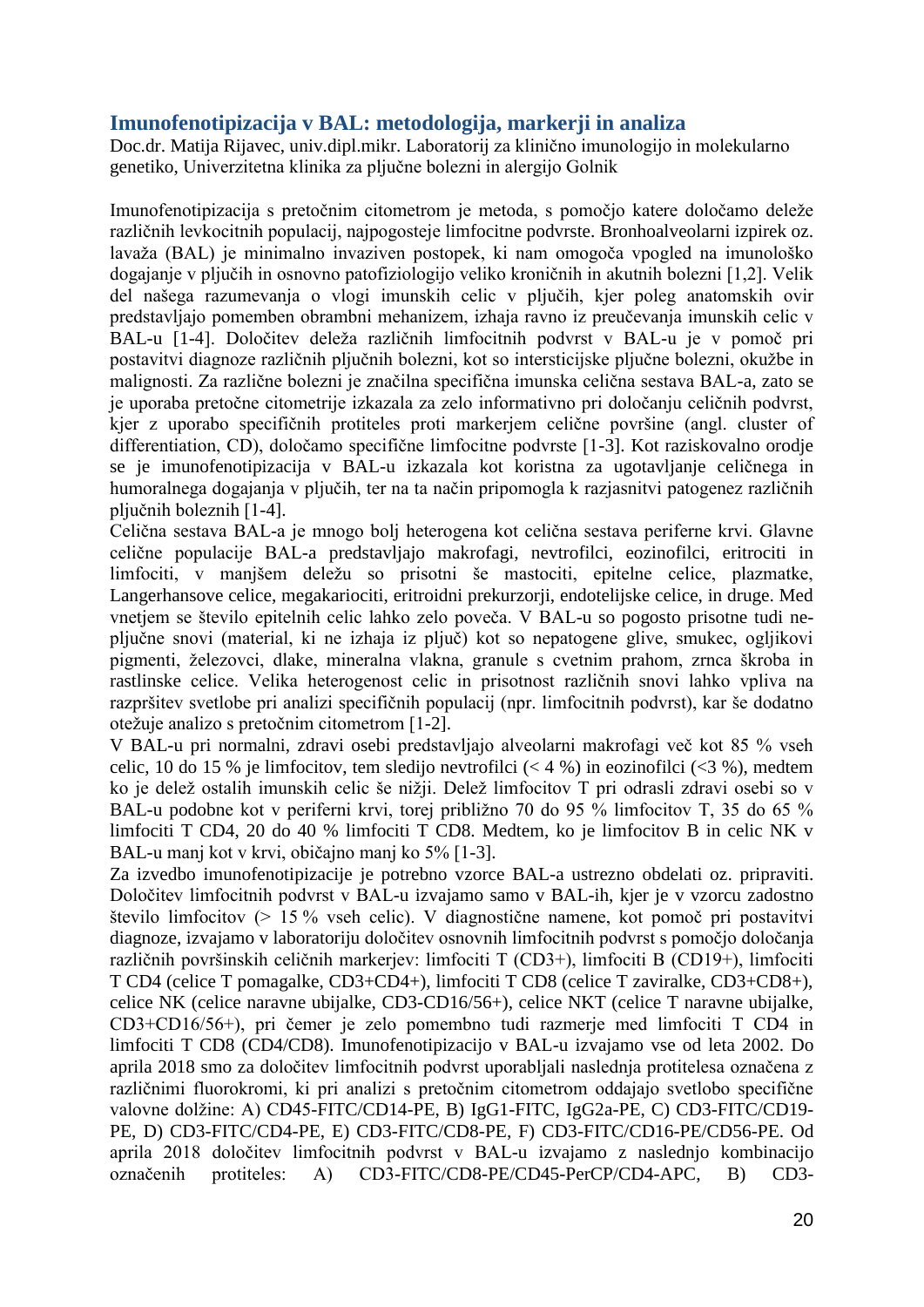FITC/CD16+56-PE/CD45-PerCP/CD19-APC. Imunofenotipizacijo izvajamo s pomočjo pretočnih citometrov FACS Calibur in FACS Canto II in ustrezne programske opreme (SimulSET, FACS Diva, CellQuest Pro). Določitev limfocitnih podvrst z različnima kombinacijama označenih protiteles ter na različnih pretočnih citometrih daje primerljive rezultate.



**Slika 3:** Prikaz analize limfocitnih podvrst v BAL-u s pomočjo označenih protiteles: A) CD3- FITC/CD8-PE/CD45-PerCP/CD4-APC in B) CD3-FITC/CD16+56-PE/CD45-PerCP/CD19-APC.

Za preučevanje imunskega stanja in ugotavljanje patogenetskih mehanizmov pri različnih bolezenskih stanjih poleg določanja osnovnih limfocitnih podvrst, izvajamo tudi kompleksnejšo imunofenotipizacijo različnih limfocitnih podvrst v BAL-u in v drugih vzorcih [3-6]. S pomočjo različno označenih protiteles in pretočne citometrije določamo prisotnost in delež celic Th1/Tc1 (CXCR3), Th2/Tc2 (CCR4), Th17/Tc17 (CCR6), regulatornih T-celic (Treg), invariantnih (Vα24-Vβ11) celic NKT; določamo pa tudi markerje aktivacije in zrelosti limfocitov (CD25, CD69, CD27, CD28).

Imunofenotipizacija limfocitnih podvrst v BAL-u je v pomoč pri postavitvi diagnoze pri različnih pljučnih boleznih, poleg tega pa se je določitev različnih limfocitnih podvrst v pljučih in drugih tkivih izkazala kot neprecenljivo orodje za preučevanje mehanizmov oz. imunskega dogajanja. Velika heterogenost celic, ostanki razpadlih celic in prisotnost različnih snovi (ne-pljučnega materiala) dodatno otežuje analizo BAL-a s pretočnim citometrom, zaradi česar je le-ta še zahtevnejša.

#### Literatura

- 1. Harbeck RJ. Immunophenotyping of bronchoalveolar lavage lymphocytes. Clin Diagn Lab Immunol. 1998;5(3):271-7.
- 2. Mortaz E, Gudarzi H, Tabarsi P, M Adcock I, Masjedi MR, Jamaati HR, Garssen J, Velayati AA, A Redegeld F. Flow cytometry applications in the study of immunological lung disorders. Iran J Allergy Asthma Immunol. 2015;14(1):12-8.
- 3. Korosec P, Osolnik K, Kern I, Silar M, Mohorcic K, Kosnik M. Expansion of pulmonary CD8+CD56+ natural killer T-cells in hypersensitivity pneumonitis. Chest. 2007;132(4):1291-7.
- 4. Rijavec M, Volarevic S, Osolnik K, Kosnik M, Korosec P. Natural killer T cells in pulmonary disorders. Respir Med. 2011;105 Suppl 1:S20-5.
- 5. Korosec P, Rijavec M, Silar M, Kern I, Kosnik M, Osolnik K. Deficiency of pulmonary Valpha24 Vbeta11 natural killer T cells in corticosteroid-naïve sarcoidosis patients. Respir Med. 2010;104(4):571-7.

Osolnik K, Rijavec M, Korosec P. Disposal of iNKT cell deficiency and an increase in expression of SLAM signaling factors characterizes sarcoidosis remission: a 4-year longitudinal study. Respir Res. 2014;15:91.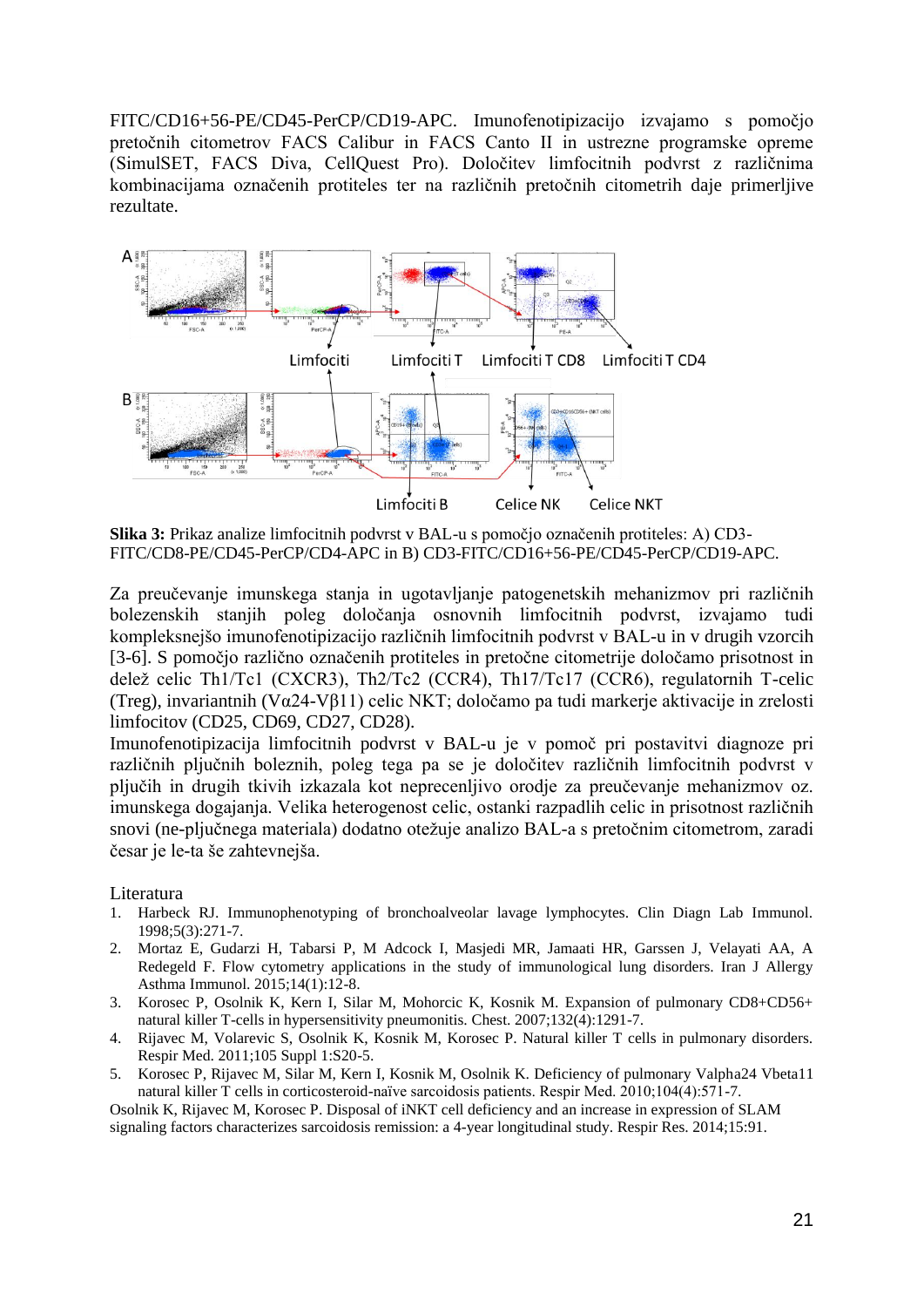# **KLINIČNA UPORABNOST IMUNOFENOTIPIZACIJE V BRONHOALVEOLARNEM LAVATU (BAL)**

Katarina Osolnik, dr. med. Univerzitetna klinika za pljučne bolezni in alergijo Golnik

#### **UVOD**

BAL je indiciran pri diagnostiki intersticijskih sprememb v pljučih ali zgostitev neznane etiologije. To velja tudi v primerih, ko anamnestični podatki, klinične ugotovitve, radiološki in funkcionalni izvidi govorijo za imunsko, infektivno ali maligno etiologijo sprememb.

Pazljiva analiza celičnega profila BAL, skupaj z obširno evaluacijo kliničnih, radioloških in funkcionalnih izvidov, omogoča visoko senzitivnost in specifičnost v diagnostiki posameznih difuznih intersticijskih pljučnih bolezni (DIPB) (1).

V posameznih primerih BAL omogoča postavitev ali izključitev določene diagnoze z nizkim tveganjem napake. Prav v teh primerih je njegova prednost največja, ker omogoča izognitev dodatnim invazivnim posegom npr. kirurški pljučni biopsiji.

V primerih, ko BAL ni diagnostičen, njegov izvid, če ni v skladu s pričakovanji, usmerja pozornost v druge, bolj verjetne diagnoze.

BAL v posameznih primerih omogoča tudi spremljanje aktivnosti bolezni, učinka zdravljenja in ima tudi prognostično vrednost.

Imunofenotipizacija limfocitov v BAL z več kot 15% limfocitov, je v pomoč pri opredeljevanju in spremljanju vnetnega dogajanja v perifernih dihalnih poteh in v pljučnem parenhimu.

Najpomembnejši kazalci, ki kažejo na spremembe v limfocitni homeostazi v pljučih so razmerje med podtipoma limfocitov T, pomagalkami in zaviralkami (CD4/CD8 razmerje), deleži limfocitov T, B in celic NK, nivo aktivacije in apoptoze ter razmerje med celicami Th $(c)1$  in Th $(c)2$ .

Pretočna citometrija omogoča hitro in hkrati večparametersko analizo velikega števila celic in opredelitev tudi zelo majhnih celičnih populacij.

Delež limfocitov B v BAL je večinoma zelo majhen (<6%). Povečan delež B limfocitov pa kaže na možnost limfoproliferativnega obolenja.

Pretočna citometrija BAL, v sicer redkih primerih ekstramedularnega multiplega mieloma, ki je prizadel tudi pljuča, omogoča identifikacijo za to bolezen značilnih celic (2).

Pri sumu na metastaze v pljučih in difuzno rastočem adenokarcinomu, pljučnem limfomu ali levkemični infiltraciji pljuč, lahko pričakujemo od BAL pomembno korist, vključno s pretočno citometrijo.

# **TEHNIČNA IZVEDBA BAL**

Bronhoalveolarni izpirek (BAL) je varna in neinvazivna metoda odvzemanja vzorcev med bronhoskopijo z upogljivim bronhoskopom, ki jo bolniki večinoma dobro prenašajo.

Za vrednotenje BAL je bistvenega pomena, da je le-te izveden po standardiziranem postopku, ki je znotraj določenega centra, ki se s to preiskavo ukvarja, splošno sprejet in uporabljan.

Glavni cilj BAL je, da z injicirano tekočino dosežemo mesto patološkega procesa, da je izpirek reprezentativen vzorec, ki vsebuje celice in necelične komponente, ki odražajo patofiziološki proces na določenem mestu npr.vnetje. Če je proces difuzen je vzorec z enega mesta reprezentativen za celotna pljuča (kot npr. pri sarkoidozi). Pri boleznih, ki celotnih pljuč ne prizadanejo difuzno, poročajo o razlikah v celičnih in neceličnih komponentah BAL (kot npr. pri idiopatski pljučni fibrozi).

#### **INDIKACIJE ZA BAL**

BAl je indiciran pri intersticijskih infiltratih s sumom na: sarkoidozo, ekstrinzični alergijski bronhioloalveolitis, z zdravili povzročeni pnevmonitis, idiopatske intersticijske pljučnice,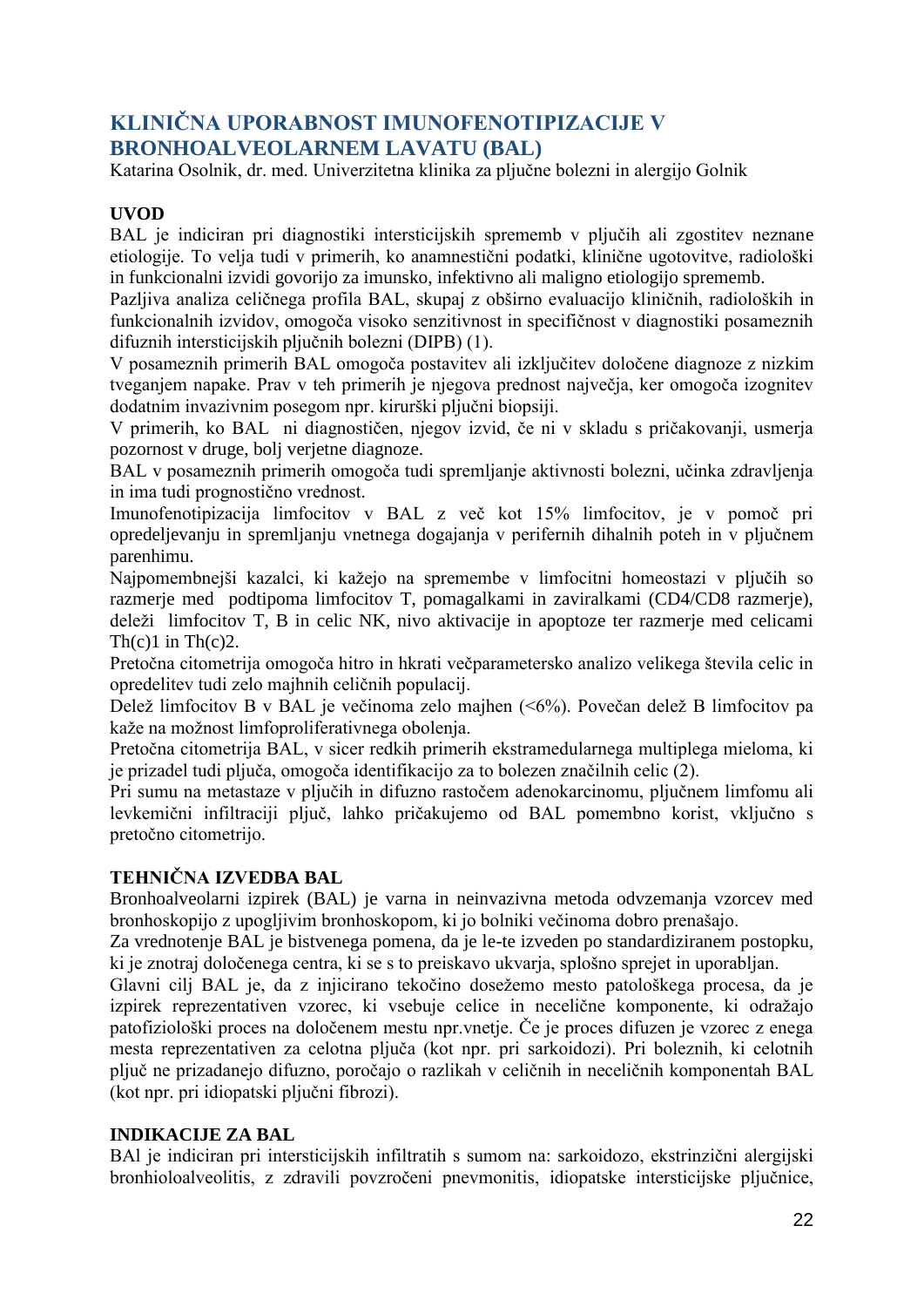sistemske vezivnotkivne bolezni, granulomatozo Langerhansovih celic in karcinomsko limfangiozo.

BAL je lahko diagnostičen pri: granulomatozi Langerhansovih celic (CD1 pozitivne Langerhansove celice), malignih infiltratih (karcinomi, limfomi, levkemije), eozinofilnih pljučnicah (>25% eozinofilcev), alveolarni proteinozi (PAS-pozitivni delci, penasti makrofagi), oportunističnih infekcijah (Pneumocystis carinii, glive, CMV) in lipidni pljučnici. Pomebne informacije od BAL lahko pričakujemo pri: sindromu alveolarne krvavitve, azbestni ekspoziciji, sarkoidozi in ekstrinzičnem alergijskem alveolitisu.

Tudi normalen BAL, čeprav ni diagnostičen, lahko služi za izključitev posameznih diagnoz: EABA, eozinofilna pljučnica, alveolarna hemoragija.

Kje je mesto BAL v diagnostiki DIPB?

- 1) izčrpna anamneza s poudarkom na izpostavljenosti vplivom okolja na delovnem mestu in doma
- 2) natančen klinični pregled, s posebnim poudarkom na ugotovitvi ali je bolezen večorganska (kožne spremembe, sklepne bolečine, vnetja oči…)
- 3) izmera pljučne funkcije in po potrebi analiza plinov v arterijski krvi
- 4) rentgenogram prsnih organov in visokoločljivostni CT
- 5) usmerjeno izbrane serološke preiskave (npr. ANCA, ANA, ACE, precipitini…)
- **6) BAL**
- 7) bronhoskopska pljučna biopsija
- 8) kirurška pljučna biopsija

#### **SARKOIDOZA**

Sarkoidoza je granulomatoza za katero je značilna limfocitoza v BAI. Značilna je prevlada CD4 limfocitov. Indeks CD4/CD8 večji od 5 ima 54% senzitivnost in 92% specifičnost (3,4). Ob nizki senzitivnosti povečanega CD4/CD8 indeksa tudi normalen ali zmanjšan indeks ne izključuje sarkoidoze. Za postavitev diagnoze je potrebna histološka potrditev.

Ob pregledu 361 BAI bolnikov z na novo odkrito sarkoidozo ugotavljamo limfocitozo v BAI (povprečje 29,7%) z zvišanim indeksom CD4/CD8 (povprečje 6,12).

Primerjava BAI iz dveh različnih mest ni pokazala statistično pomembnih razlik.

Pri bolnikih s sarkoidozo smo študijsko spremljali podvrste limfocitov v BAL in krvi:

v prospektivni študiji novoodkritih bolnikov s sarkoidozo smo ugotovili pomembno deficienco iNKT celic v krvi in BAL in zmanjšano ekspresijo SLAM signalnih faktorjev pri bolnikih z novo odkrito sarkoidozo. Tekom 4 letnega spremljanja smo ugotavljali pomemben porast iNKT celic v krvi in ekspresije SLAM signalnih faktorjev (SLAMF1, SLAMF6, in FYN). Ta porast jasno korelira z izboljšanjem klinične slike. Po 4 letih smo ugotavljali remisijo bolezni pri večini bolnikov, ki jo je spremljalo tudi izginotje iNKT deficience.

Po 4 letih je nivo iNKT celic bolnikov v remisiji dosegel nivo kontrolne skupine.

Longitudinalna študija je pokazala upad deficience invariantnih NKT celic v krvi vzporedno s porastom ekspresije SLAM signalnih faktorjev pri bolnikih, ki so dosegli remisijo pljučne sarkoidoze. (5)

#### **EKSTRINZIČNI ALERGIJSKI BRONHIOLO ALVEOLITIS (EABA)**

Za EABA je značilna najintenzivnejša limfocitoza v BAL med vsemi intersticijskimi pljučnimi boleznimi (6). Običajno ugotavljamo relativno prevlado limfocitov CD 8 ob sicer tudi absolutno večjem številu CD 4 limfocitov. Za akutne epizode EABA je značilna prisotnost nevtrofilnih granulocitov, pomembno vlogo ima tudi TNF- $\alpha$ . Pri 77 opravljenih BAI pri bolnikih z EABA ugotavljamo limfocitozo (povprečje 28,6 % limfocitov), kar je v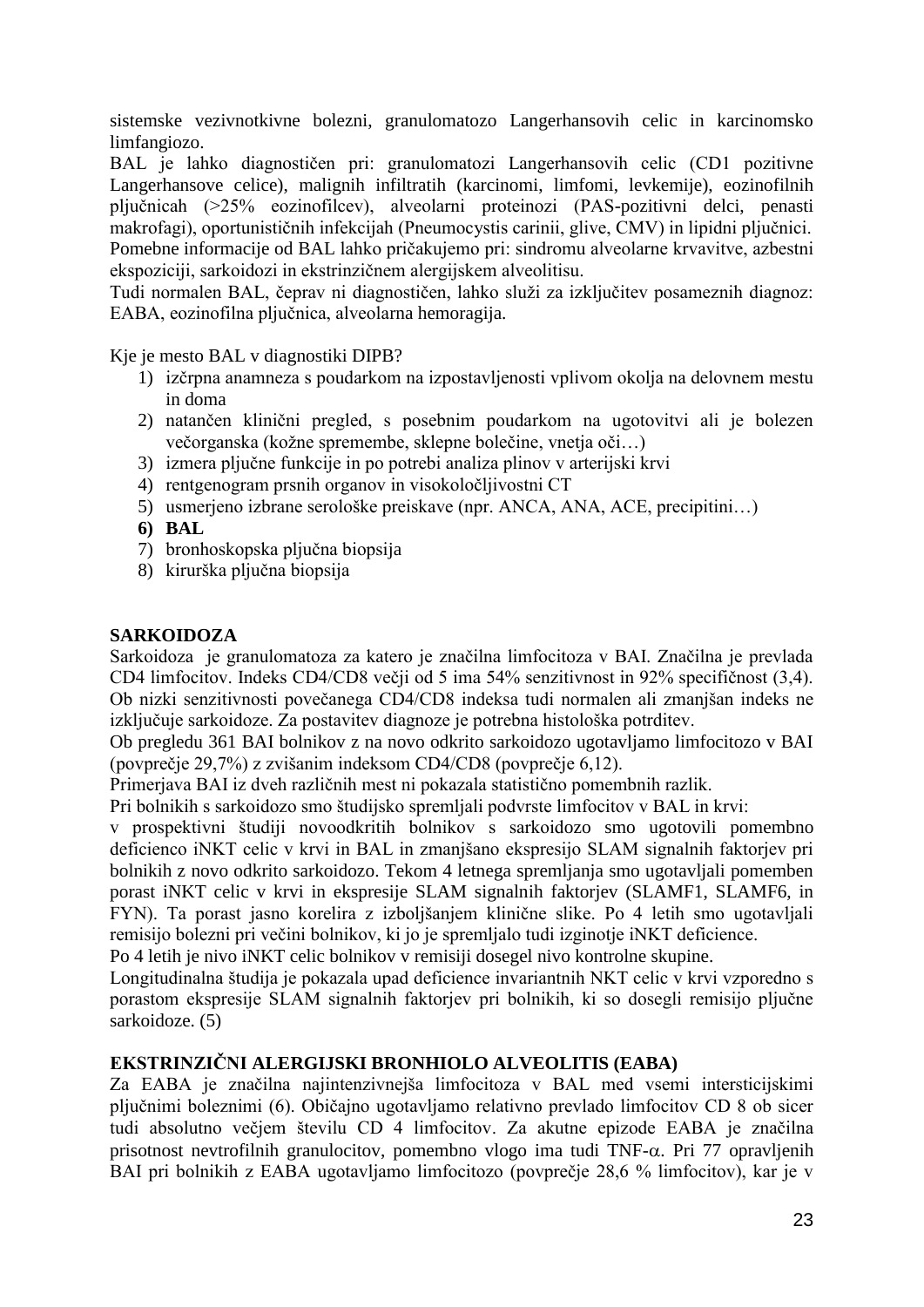primerjavi z limfocitozo pri bolnikih s sarkoidozo nižja vrednost, in znižan indeks CD4/CD8 (povprečje 1,09). Ob primerjavi BAI iz dveh različnih mest pri bolnikih z EABA nismo našli statistično pomembnih razlik.

#### **ZAKLJUČEK**

K diagnostiki DIPB moramo vedno pristopati stopenjsko, na vsaki stopnji upoštevati, da je klinična ocena glavni del diagnostičnega postopka. Posamezne laboratorijske ugotovitve, vključno s pretočno citometrijo, so le kamenčki v mozaiku, ki ga v teku diagnostike sestavljamo.

BAL je tehnika, ki je omogočila potrditev domneve, da je za DIPB značilno vnetje alveolarnih struktur-alveolitis. Iz analize celic BAL, ki ji v primeru limfocitoze (>15% limfocitov) (7) sledi imunofenotipizacija, lahko sklepamo na vrsto in intenzivnost vnetja.

S kliničnige stališča lahko BAL pri DIPB igra vlogo v diagnostiki, oceni napredovalosti bolezni in oceni učinka zdravljenja oziroma napredovanja bolezni le pri posameznih entitetah: sarkoidozi, ekstrinzičnem alergijskem alveolitisu, prizadetosti pljuč pri limfoproliferatisvnih obolenjih. Prav pri slednjih s kliničnega stališča težke diagnostike ob sumu na prizadetost pljuč lahko pričakujemo verjetno še dodaten napredek tudi ob pomoči pretočne citometrije (8).

#### **Literatura**

1) Kern I, Eržen D, Kecelj P, Košnik M, Mermolja M. Citologija bronhoalveolarnega izpirka pri intersticijskih pljučnih bolezni. Zdrav Vestn 2003; 72(4): 217-21.

2) Lok R. et al: Multiple myeloma causing interstitial pulmonary infiltrates and soft-tissue plasmacytoma: Respiratory Medicine Case Reports 24 (2018) 155–157.

3) Costabel U, Zaiss A W, Guzman J: Sensitivity and specificity of BAL findings in sarcoidosis. Sarcoidosis 1992, 9 (Suppl1):211-214.

4) Thomeer M, Demedts M: Predictive value of CD4/CD8 ratio in BALin the diagnosis of sarcoidosis. Sarcoidosis Vasc Diffuse Lung Dis 1997, 14 (Suppl1):36.

5) Osolnik et al. Disposal of iNKT cell deficiency and an increase in

expression of SLAM signaling factors characterizes sarcoidosis remission: a 4-year longitudinal study Respiratory Research 2014, 15:91.

6) Costabel U, Guzman J: Bronchoalveolar lavage in interstitial lung disease. Curr Opin Pulm Med 2001, 7:255- 261.

7) Meyer KC, Raghu G, Baughman RP, Brown KK, Costabel U, du Bois RM, et al.

An official American Thoracic Society clinical practice guideline: the clinical

utility of bronchoalveolar lavage cellular analysis in interstitial lung disease.

Am J Respir Crit Care Med. 2012;185:1004–14.

8) Yu, Hotten, Malakhau, et al.: Flow Cytometry in Human BAL and Lung Tissue: Am J Respir Cell Mol Biol Vol 54, Iss 1, pp 13–24, Jan 2016.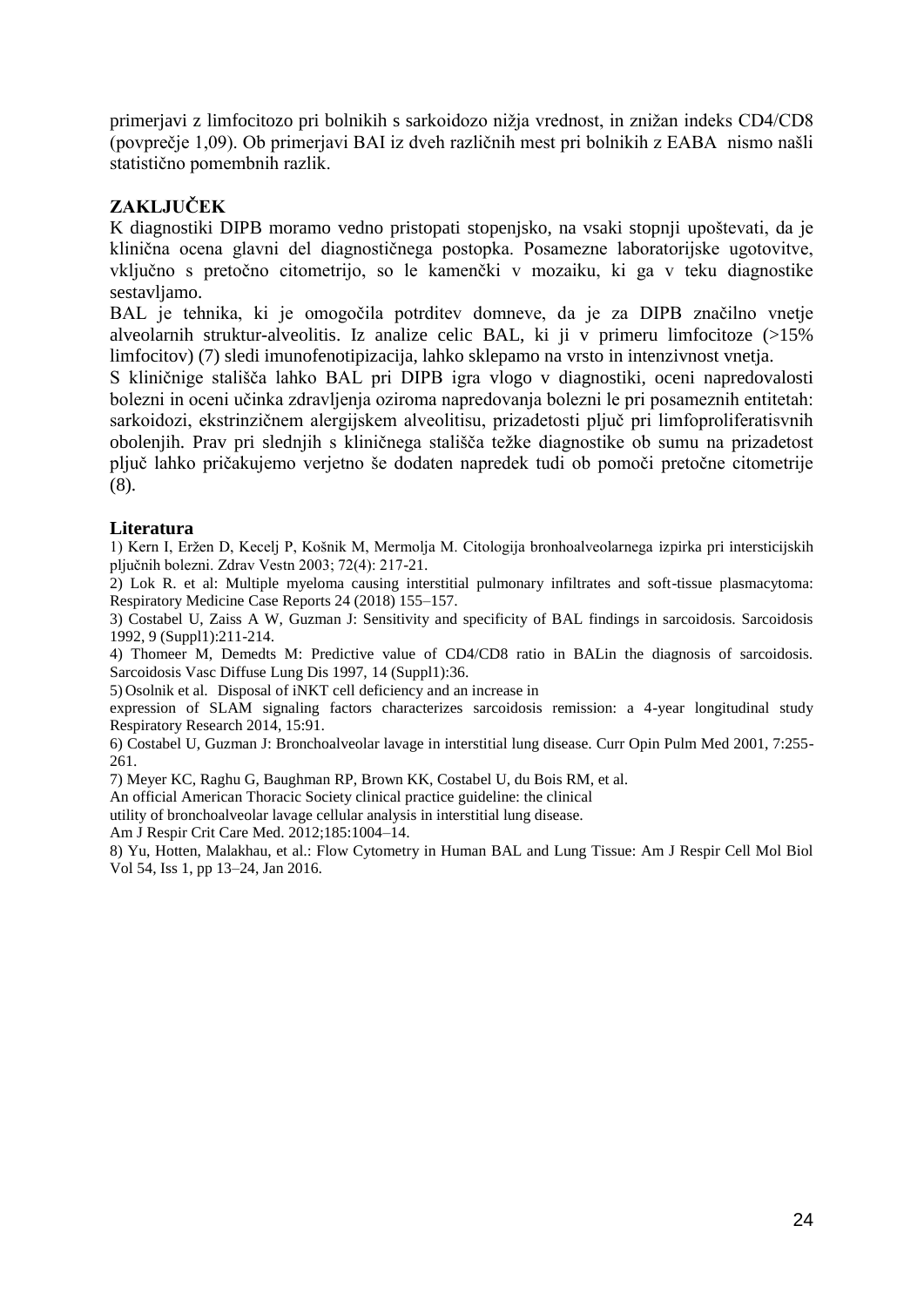# **IMUNOFENOTIPIZACIJA PLJUČNIH TKIVNIH LIMFOCITOV PRI BOLNIKIH S TERMINALNIM KOPB**

Assist. mag. Irena Šarc, dr. med., prof. Peter Korošec, univ. dipl. biol. Univerzitetna klinika za pljučne bolezni in alergijo Golnik

#### **UVOD**

Vloga pridobljenega imunskega sistema v širšem smislu in limfocitov T ožjem smislu v patogenezi kronične obstruktivne pljučne bolezni (KOPB) in idiopatske pljučne fibroze (IPF) je še vedno nepojasnjena. Pri obeh boleznih je vzročni dejavnik bolezni cigaretni dim. Večina raziskav imunofenotipizacije limfocitov je bilo opravljenih iz vzorcev periferne krvi in dihalnih poti oz. induciranega sputuma. Raziskave, ki bi primerjale tkivne limfocite v pljučnem tkivu bolnikov in zdravih posameznikov so zaradi tehnične zahtevnosti zelo redke.

Več raziskav je pokazalo povečano število CD8+ limfocitov v osrednjih in perifernih dihalnih poteh z obratno sorazmerno povezavo s stopnjo obstrukcije, kar sugerira vlogo limfocitov CD8+ v patogenezi KOPB. Z našimi lastnimi raziskavami v preteklosti nismo dokazali bistvenih razlik med različnimi spirometričnimi stopnjami KOPB v deležih subpupulacij limfocitov T; razlik nismo našli niti v njihovem izražanju aktivacijskih ali diferenciacijskih markerjev.

Kajenje samo povzroča lokalno vnetje v pljučih in vpliva na distribucijo subpopulacij limfocitov T v BAL-u bolnikov z blago in zmerno KOPB; povišan je delež CD8+ limfocitov, ki je bolj kot od stopnje obstrukcije odvisen od aktivnega kajenja. Kadilci imajo podobno kot bolniki s KOPB povišan delež CD8+ limfocitov v primerjavi z nekadilci. Prepričljivih dokazov, da limfociti CD8+, ki se v stabilni bolezni nahajajo v pljučnem tkivu, prispevajo k patologiji KOPB, zaenkrat ni, saj je veliko prekrivanja značilnosti limfocitov CD8+ v pljučih bolnikov s KOPB in kadilcev, ki nimajo KOPB.

Raziskave kažejo tudi povišan delež CD4+ limfocitov in prevlado Th1 polariziranih limfocitov v perifernih dihalnih poteh in krvi bolnikov s KOPB.

Na živalskih modelih emfizema so raziskave dale nasprotujoče rezultate glede vloge limfocitov T v patogenezi nastanka emfizema. Nekatere raziskave so ugotovile, da so limfociti T CD8+ nujno potrebni za razvoj emfizema, spet druge pa so ugotavljale, da se je emfizem razvil tudi na mišjem modelu v odsotnosti pridobljenega imunskega sistema.

Namen naše raziskave je bil določiti subpopulacije tkivnih pljučnih limfocitov T v pljučih bolnikov z napredovalo KOPB in jih primerjati z IPF in pljuči zdravih oseb.

#### **METODE**

Pljučno tkivo smo pridobili pri bolnikih, pri katerih je bila opravljena presaditev pljuč zaradi napredovale KOPB in IPF v bolnišnici AKH na Dunaju, kontrolno zdravo pljučno tkivo smo pridobili od zdravih donorjev pljuč. Analizirali smo tkivo, pridobljeno od 9 bolnikov s KOPB in pri 9 bolnikov z IPF ter 7 donorjev pljuč. Tkivne limfocite smo analizirali s pretočnim citometrom za izražanje markerjev Th1, Th2, Th17, Treg ter markerjev aktivacije in diferenciacijskih markerjev CD8+ celic ter označevalcev invariantnih naravnih celic ubijalk. Izražanje transkripcijskih faktorjev subpopulacij CD4+ limfocitov smo analizirali s kvantitativnim PCR.

#### **REZULTATI**

Najbolj pomembna ugotovitev naše raziskave je več kot 20-kratna razlika v deležu limfocitov Th1 v pljučnem tkivu KOPB in IPF v primerjavi s pljučnim tkivom zdravih kontrol (mediana 6,8% (IQR 2,7-15,5) in 6,9% (4,2-10,2) v primerjavi z 0,28% ( 0,12-1,06) limfocitov, p 0,001). Pretočne citometrične razlike pri Th1 smo potrdili z razlikami v izražanju transkripcijskega faktorja TBET1. Poleg tega so bili pri bolnikih s KOPB in IPF pomnoženi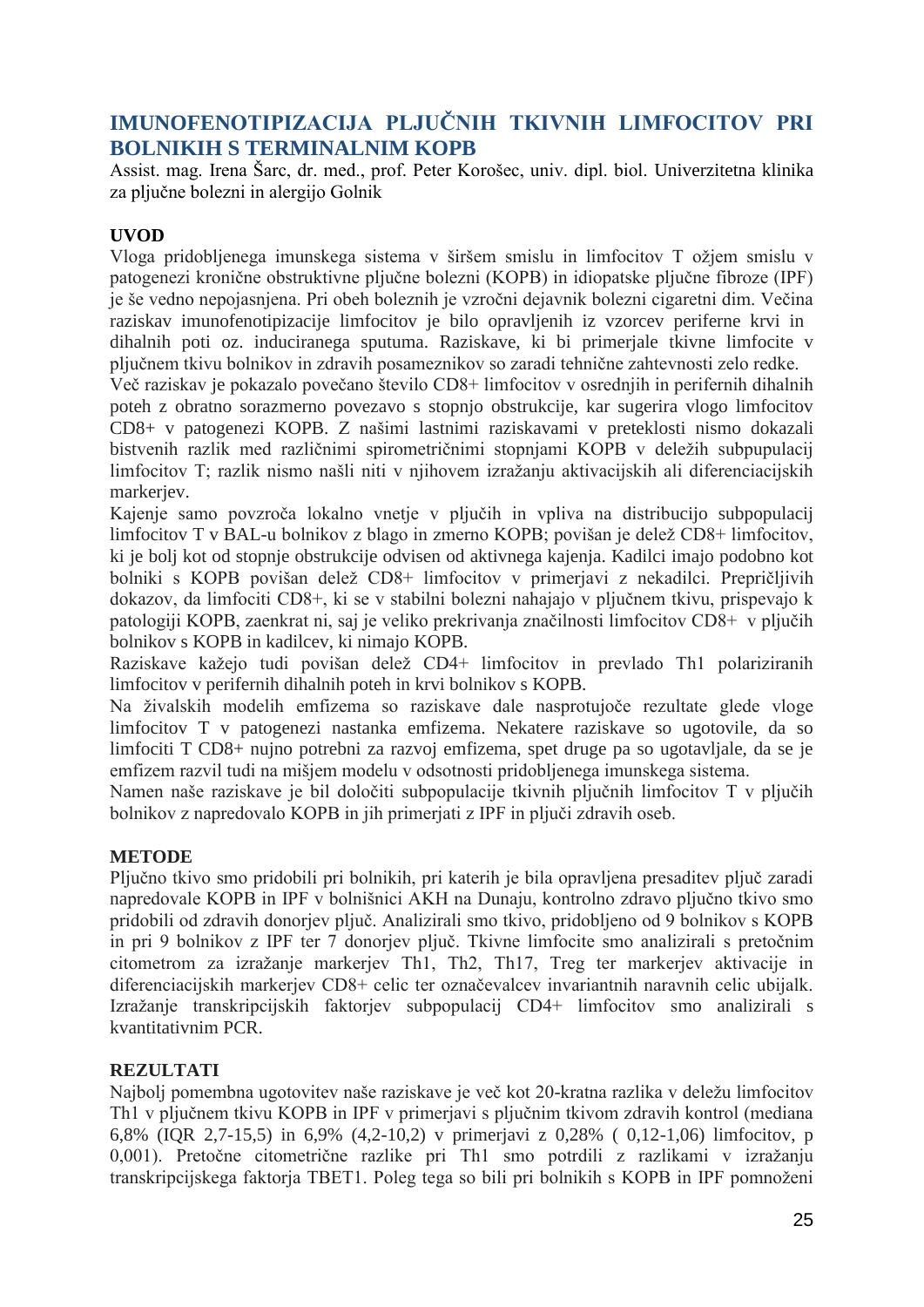CD8+ limfociti v primerjavi s kontrolami (p = 0,042); CD8+ limfociti so bili skoraj izključno diferencirani citotoksični fenotip CD27-CD28- (več kot 98,7%). Delež tega fenotipa CD8+ limfocitov je bil signifikantno povečan pri KOPB in IPF (mediana 12,6% (8,9-22,6) in 15,2% (9,6-27,6) v primerjavi z 2,3% (1,0-10,8) limfocitov,  $p = 0.013$ ). V izražanju aktivacijskih označevalcev med skupinami nismo ugotovili nobene razlike, prav tako ni bilo med skupinami razlik v deležu invariantnih naravnih celic ubijalk.

# **ZAKLJUČKI**

Imunofenotipizacija pljučnih tkivnih limfocitov pri bolnikih z napredovalim KOPB kaže zelo podobne vzorce vnetja pridobljenega imunskega odziva kot pri napredovali IPF, ki vključuje predvsem Th1 limfocite in CD8+ limfocite z največjim citotoksičnim potencialom. To je prva raziskava, ki direktno primerja subpopulacije pljučnih tkivnih limfocitov KOPB in IPF z zdravim pljučnim tkivom. Kakšen je pomen podobnosti med napredovalo KOPB in IPF bo predmet bodočih raziskav.

# **REFERENCE**

- 1. O'Shaughnessy TC , Ansari TW , Barnes NC , Jeffery PK. Inflammation in bronchial biopsies of subjects with chronic bronchitis: inverse relationship of CD8 1 T lymphocytes with FEV1 . Am J Respir Crit Care Med . 1997;155( 3 ): 852 - 857 .
- 2. Forsslund H, Mikko M, Karimi R, Grunewald J, Wheelock ÅM, Wahlström J, Sköld CM. Distribution of T-cell subsets in BAL fluid of patients with mild to moderate COPD depends on current smoking status and not airway obstruction. Chest. 2014;145:711-722.
- 3. Marc MM, Korosec P, Kern I, Sok M, Ihan A, Kosnik M. Lung tissue and tumourinfiltrating T lymphocytes in patients with non-small cell lung carcinoma and chronic obstructive pulmonary disease (COPD): moderate/severe versus mild stage of COPD. Scand J Immunol. 2007;66:694-702.
- 4. Saetta M , Baraldo S , Corbino L , et al . CD8 1 ve cells in the lungs of smokers with chronic obstructive pulmonary disease . Am J Respir Crit Care Med. 1999;160: 711 – 7.
- 5. Sullivan AK, Simonian PL, Falta MT, Mitchell JD, Cosgrove GP, Brown KK, Kotzin BL, Voelkel NF, Fontenot AP. Oligoclonal CD4+ T cells in the lungs of patients with severe emphysema. Am J Respir Crit Care Med. 2005;172(5):590-6.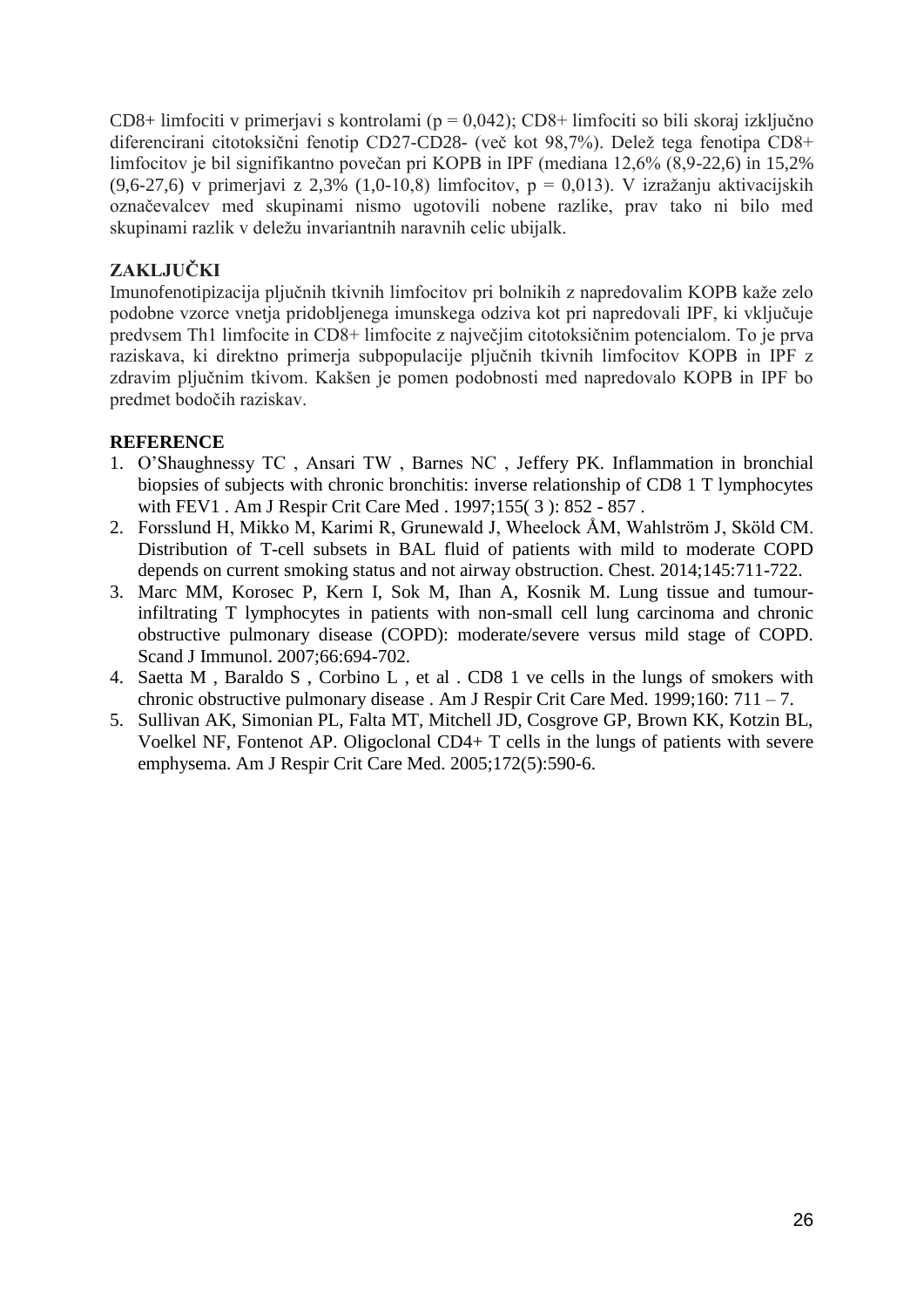# **Imunofenotipizacija tkivnih limfocitov pri bolnikih s polipoznim in nepolipoznim kroničnim rinosinuzitisom**

as.mag. Tanja Soklič Košak 1, Mira Šilar 2, doc. dr. Matija Rijavec 2, dr. Ana Koren 2, prim. Izidor Kern 2, prof.dr. Irena Hočevar Boltežar 1, prof.dr. Peter Korošec 2 1 Klinika za ORL in CFK, UKC Ljubljana

2 Univerzitetna klinika za pljučne bolezni in alergijo Golnik

#### 1. UVOD

Kronični rinosinuzitis (*Chronic rhinosinusitis*, CRS) je kronično vnetje sluznice nosu in obnosnih votlin, ki traja več kot 12 tednov z občasnimi poslabšanji. Prevalenco CRS v evropski odrasli populaciji ocenjujejo na 10,9%<sup>1</sup>. CRS razdelimo na kronični rinosinuzitis z nosnimi polipi (*Chronic rhinosinusitis with nasal polyps*, CRSwNP) z obojestranskimi polipi v srednjih nosnih hodnikih in kronični rinosinuzitis brez nosnih polipov (*Chronic rhinosinusitis without nasal polyps*, CRSsNP) z obojestransko prisotnim edemom sluznice ali izcedkom v srednjih nosnih hodnikih in / ali z zadebeljeno sluznico obnosnih votlin na računalniško tomografskih (CT) slikah<sup>2</sup>. Kar do 20% bolnikov ima kljub ustreznemu medikamentoznemu in kirurškemu zdravljenju težko obvladljiv CRS s pogostimi akutnimi poslabšanji in stalnimi motečimi simptomi, ki jih opredelijo na vizualni analogni lestvici (VAS) kot 5 ali več<sup>3</sup>. V naši raziskavi smo želeli ugotoviti razlike v podtipih tkivnih T limfocitov med CRSwNP in CRSsNP ter identificirati podtip T limfocitov, odgovoren za težko obvladljiv CRS.

#### 2. METODE

Vključili smo 33 novodiagnosticiranih bolnikov z anamnezo dolgoletnih simptomov CRS (19 CRSwNP in 14 CRSsNP), ki še niso bili zdravljeni in niso še nikoli prejemali nosnih ali sistemskih kortikosteroidov. Diagnozo smo postavili na podlagi simptomov, endoskopije nosu in CT obnosnih votlin. Po podpisu informiranega soglasja smo ob prvem pregledu odvzeli biopsijo sluznice iz srednjega nosnega hodnika (košček polipa ali sluznico s procesus uncinatusa). Histopatološka analiza je zajemala število tkivnih eozinofilcev v polju visoke povečave (*high power field*, HPF), nevtrofilno infiltracijo, debelino bazalne membrane, podsluznični edem, hiperplastične in papilarne spremembe, ploščatocelično metaplazijo ter fibrozo). Pri 31 bolnikih (18 CRSwNP, 13 CRSsNP) smo s pretočno citometrijo analizirali vezavo vrstno-specifičnih protiteles (CD3, CD4, CD8, CCR4, CCR6, CXCR3) in protiteles za membranske markerje aktivacije (CD28, CD27, CD25, CD69, HLA-DR). Bolnike smo nato zdravili medikamentozno in v primeru vztrajanja simptomov ter znakov tudi kirurško (z endoskopsko operacijo sinusov). Povprečno smo bolnike redno spremljali 24 do 36 mesecev od biopsije. Bolniki s perzistentnimi simptomi na VAS ≥5 in endoskopskimi znaki so bili uvrščeni v skupini težko obvladljivega CRSwNP ali CRSsNP, ostali pa v skupini urejenega CRSwNP ali CRSsNP. Podatke smo obdelali in analizirali s statističnim programom GraphPad Prism 6.0. Raziskavo je odobrila Komisija RS za medicinsko etiko.

#### 3. REZULTATI IN RAZPRAVA

Bolniki v CRSwNP in CRSsNP skupini so bili primerljivi po starosti, spolu, kajenju, alergiji, astmi, KOPB, trajanju simptomov CRS in oceni simptomov na VAS. Kot smo pričakovali, so bolniki s CRSwNP imeli signifikantno več endoskopskih znakov in CT znakov. Tkivna eozinofilija >10 / HPF je bila značilno pogostejša pri CRSwNP (68%) kot pri CRSsNP (14%), prav tako je bil pri CRSwNP pogostejši zmeren do hud podsluznični edem; obe histopatološki razliki so ugotavljali tudi v drugih raziskavah <sup>2</sup>. V ostalih histopatoloških lastnostih (nevtrofilna infiltracija, debelina bazalne membrane, podsluznični edem,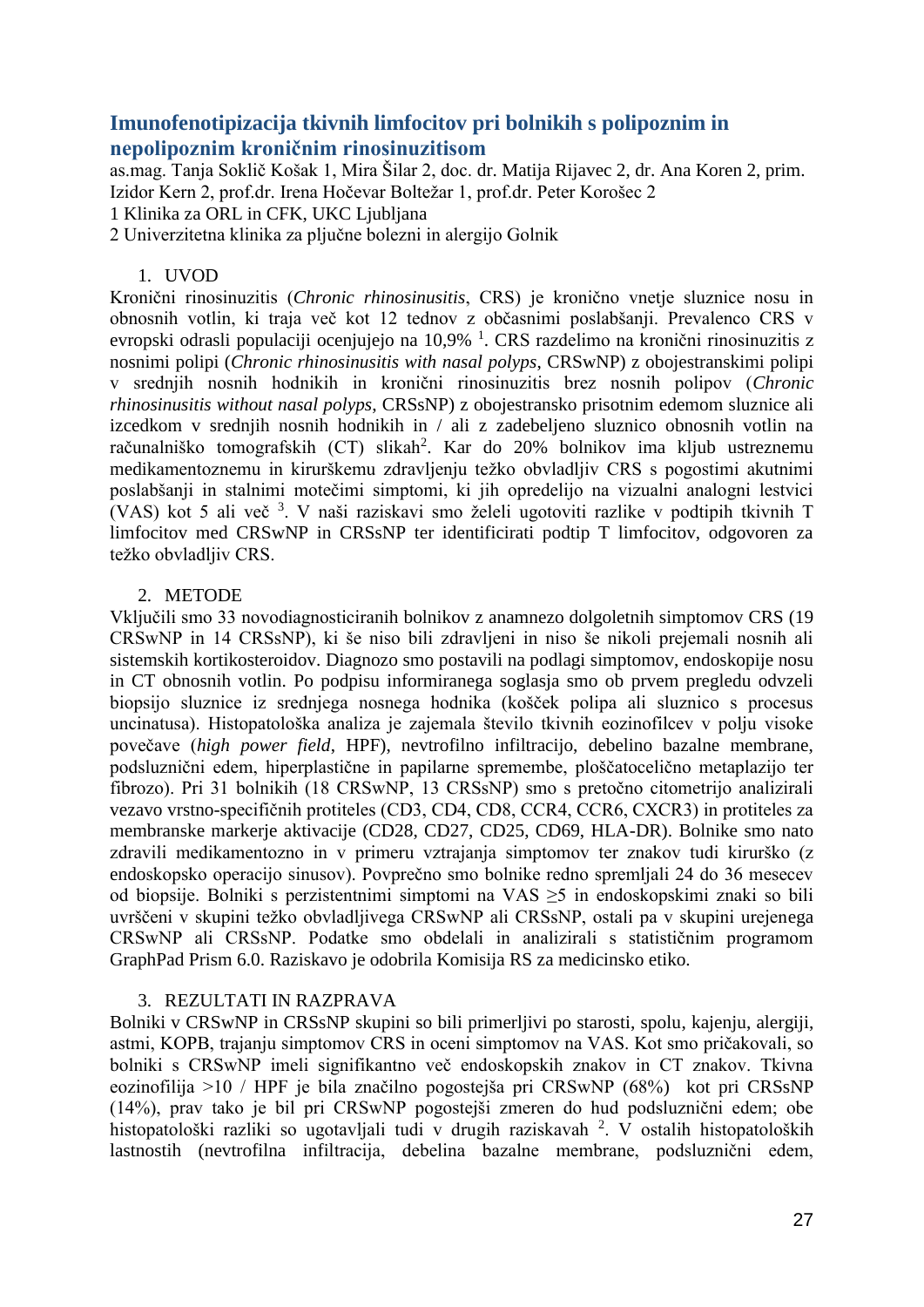hiperplastične in papilarne spremembe, ploščatocelična metaplazija in fibroza) se skupini CRSwNP in CRSsNP nista razlikovali.

Pri CRSwNP smo našli več CD4+ T limfocitov (slika 1A) in več aktiviranih CD4+CD25+ celic (slika 1C), kar kaže na Th-posredovano vnetje, ugotovljeno tudi v predhodnih raziskavah4,5. Pri CRSwNP je bilo več Th1 celic kot pri CRSsNP (slika 1B), skupini pa se nista razlikovali v številu Th2 in Th17 celic (slika 1B). Pri CRSsNP je bilo v sluznici višje število CD8+ in efektorsko-citotoksičnih CD8+CD28-CD27- celic, hkrati pa nižje število centralnih spominskih CD8+CD28+CD27+ celic (sliki 1A in 1D), kar so znaki prevladujočega citotoksičnega vnetja. V obeh skupinah je nosna sluznica vsebovala presenetljivo visok delež (10-20%) dvojno negativnih (DN) T celic CD4-CD8- (slika 1A), ki običajno v tkivu dosegajo le 1-5% <sup>6</sup> . Glede na naše podatke smo prvič prikazali tako visoko število DN T celic v CRS sluznici, poleg tega smo prikazali višji delež efektorsko citotoksičnih (CD28-CD27-) DN T celic in le nižji delež centralno spominskih (CD28+CD27+) DN T celic (slika 2D).

Težko obvladljivi CRS je bil prisoten pri 5 od 18 bolnikov s CRSwNP in pri 5 od 13 bolnikov s CRSsNP. Pri težko obvladljivem CRSwNP smo v nosni sluznici našli 3-krat višje število vnetnih DN T celic kot pri urejenem CRSwNP (slika 2A). Primerljivi rezultati so opisani pri bolnikih s Sjögrenovim sindromom in sistemskim lupus eritematozusom, pri katerih so bile DN T celice zvišane in rezistentne na kortikosteroide<sup>7</sup>. Trenutno še ni znan izvor DN T celic; novejše raziskave poročajo, da bi lahko nastale iz CD8+ celic preko epigenetskega remodeliranja CD8 ko-receptorjev <sup>8</sup>. DN T celice bi lahko izločale velike količine vnetnega mediatorja IL-5, ki posreduje vnetje tipa 2 6,9. V števili Th1 in Th2 celic nismo našli razlik med urejenim in težko obvladljivim CRSwNP (slika 2B). Pri urejenem CRSwNP smo našli več Th17 celic (slika 2B), kar je skladno z nedavnimi ugotovitvami, da so Th17 celice del normalnega homeostatskega imunskega odgovora v zdravi nosni sluznici <sup>5</sup> . Pri težko obvladljivem CRSwNP je bil med sluzničnimi CD8+ in DN T celicami prisoten nižji delež delno diferenciranih, efektorsko-spominskih CD28-CD27+ celic kot pri urejenem CRSwNP (sliki 2C in 2D).

Pri težko obvladljivem CRSsNP smo opazovali več CD8+ citotoksičnih celic in manj DN T celic kot pri urejenem CRSsNP (slika 2E), kar kaže, da bi bile lahko CD8+ glavne patogene celice pri CRSsNP. Fenotipsko in endotipsko je CRSsNP zelo heterogena bolezen, vrnitev simptomov po zdravljenju je pogosta, zdravljenje pa še posebej težko odpravi glavobol<sup>2</sup>. Potrebne bodo še dodatne raziskave CD8+ celic in efektorsko citotoksičnih CD8+ CD28- CD27- celic pri CRSsNP, da bi bolje razumeli patogenezo in zdravljenje.

Naša raziskava ima tudi nekaj pomanjkljivosti. Vključenih je bilo relativno nizko število bolnikov, vendar so bili izbrani le bolniki z dolgoletnimi, težkimi simptomi CRS, ki do vključitve še nikoli niso prejemali nosnih ali sistemskih kortikosteroidov. Nismo analizirali potencialno pomembnih tkivnih ɣɗ T celic. Zanimivo je, da smo našli značilno več DN T celic pri težko obvladljivem CRSwNP, a manj pri težko obvladljivem CRSsNP. Vloga teh celic v CRS sluznici ni znana; predhodne raziskave na tkivih bolnikov z drugimi kroničnimi vnetji kažejo, da so lahko močno efektorske in izločajo citokine<sup>7,10</sup>, lahko pa so supresorske in zavirajo škodljivo citotoksično delovanje CD8+ celic ter z njimi povezane poškodbe tkiva<sup>6</sup>. Našli smo višje število Th1 celic pri CRSwNP, a niso vplivale na kontrolo bolezni; podobno so v pretočno-citometrični raziskavi pri CRSwNP poleg prisotnosti Th2 celic našli prevladujoče celice, ki v bazalnih pogojih niso izločale citokinov in so jim avtorji pripisali omejen patogenetski potencial v CRSwNP<sup>4</sup>.

4. ZAKLJUČEK

Ugotovili smo razliko v podtipih T celic med CRSwNP in CRSsNP: več CD4+ pri CRSwNP ter več CD8+ z višjim efektorsko citotoksičnim CD8+CD28-CD27- deležem pri CRSsNP. Prvič smo prikazali zvišano število DN T celic pri CRS. Prav tako je bila to prva raziskava, ki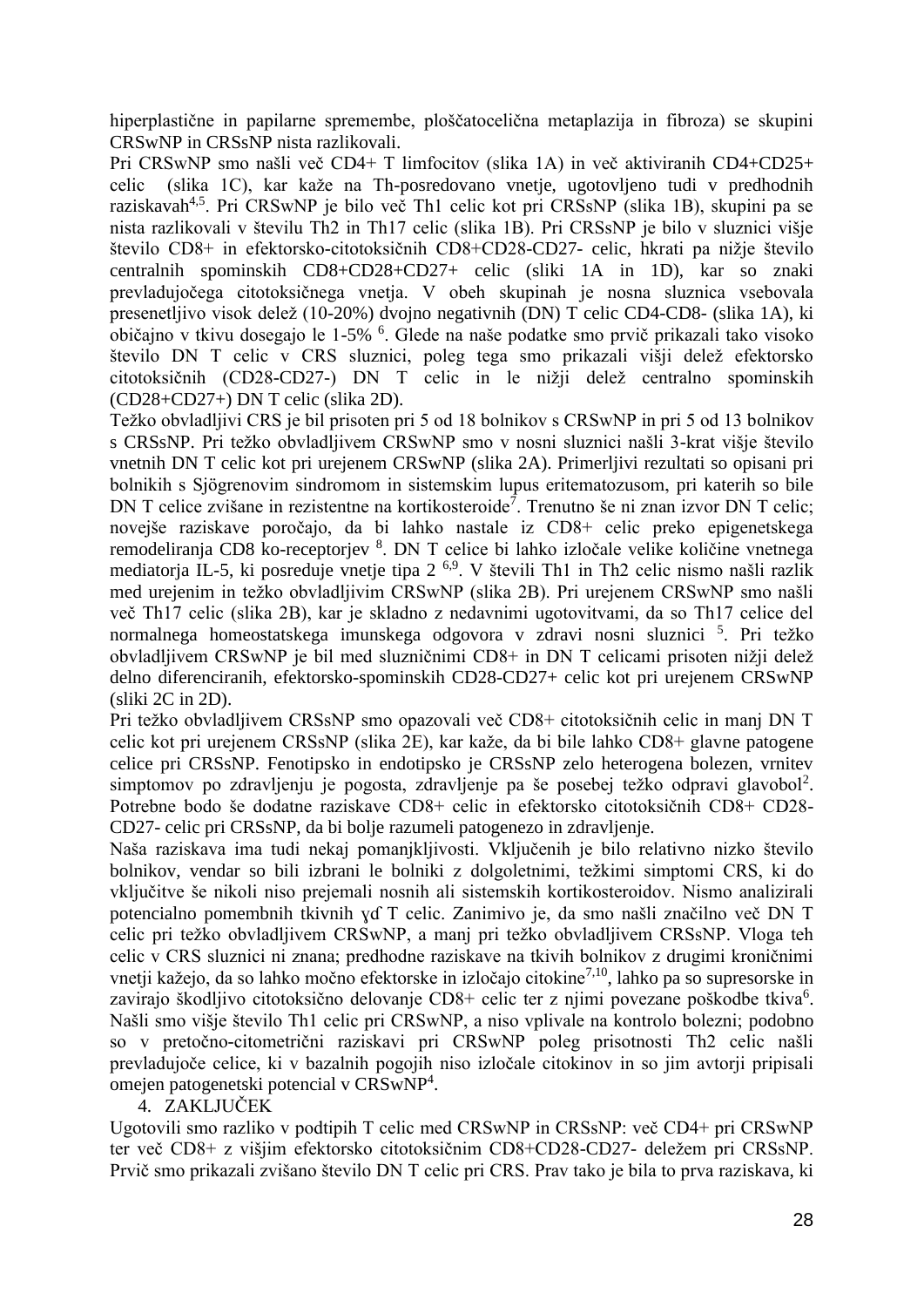je analizirala podtipe T celic glede na kontrolo CRS bolezni. Pri težko obvladljivem CRSwNP smo našli višji delež vnetnih efektorskih DN T celic. Naši rezultati kažejo, da DN T celice igrajo pomembno vlogo v patofiziologiji težko obvladljivega CRSwNP in bi lahko predstavljale novo tarčo za zdravljenje.

5. LITERATURA

- 1. Hastan D, Fokkens WJ, Bachert C, Newson RB, Bislimovska J, Bockelbrink A, et al. Chronic rhinosinusitis in Europe--an underestimated disease. A GA<sup>2</sup>LEN study. Allergy. 2011;66:1216–23.
- 2. Akdis CA, Bachert C, Cingi C, Dykewicz MS, Hellings PW, Naclerio RM, et al. Endotypes and phenotypes of chronic rhinosinusitis: A PRACTALL document of the European Academy of Allergy and Clinical Immunology and the American Academy of Allergy, Asthma & amp; Immunology. J Allergy Clin Immunol. 2013;131:1479–90.
- 3. Hellings PW, Fokkens WJ, Akdis C, Bachert C, Cingi C, Dietz de Loos D, et al. Uncontrolled allergic rhinitis and chronic rhinosinusitis: where do we stand today? Allergy. 2013;68:1–7.
- 4. Derycke L, Eyerich S, Van Crombruggen K, P?rez-Novo C, Holtappels G, Deruyck N, et al. Mixed T Helper Cell Signatures In Chronic Rhinosinusitis with and without Polyps. Zhang L, editor. PLoS One. 2014;9:e97581.
- 5. Lam EPS, Kariyawasam HH, Rana BMJ, Durham SR, McKenzie ANJ, Powell N, et al. IL-25/IL-33–responsive T H 2 cells characterize nasal polyps with a default T H 17 signature in nasal mucosa. J Allergy Clin Immunol. 2016;137:1514–24.
- 6. Fischer K, Voelkl S, Heymann J, Przybylski GK, Mondal K, Laumer M, et al. Isolation and characterization of human antigen-specific TCRab+CD4- CD8- double-negative regulatory T cells. Blood. 2005;105:2828–36.
- 7. Alunno A, Bistoni O, Bartoloni E, Caterbi S, Bigerna B, Tabarrini A, et al. IL-17 producing  $CD4 - CD8 - T$  cells are expanded in the peripheral blood, infiltrate salivary glands and are resistant to corticosteroids in patients with primary Sjögren's syndrome. Ann Rheum Dis. 2013;72:286–92.
- 8. Renauer PA, Coit P, Sawalha AH. The DNA methylation signature of human TCR??+CD4?CD8? double negative T cells reveals CG demethylation and a unique epigenetic architecture permissive to a broad stimulatory immune response. Clin Immunol. 2015;156:19–27.
- 9. Crispin JC, Tsokos GC. Human TCR- + CD4- CD8- T Cells Can Derive from CD8+ T Cells and Display an Inflammatory Effector Phenotype. J Immunol. 2009;183:4675– 81.
- 10. Hedrich CM, Crispín JC, Rauen T, Ioannidis C, Koga T, Rodriguez Rodriguez N, et al. cAMP Responsive Element Modulator (CREM) α Mediates Chromatin Remodeling of CD8 during the Generation of  $CD3 + CD4 - CD8 - T$  Cells. J Biol Chem. 2014;289:2361–70.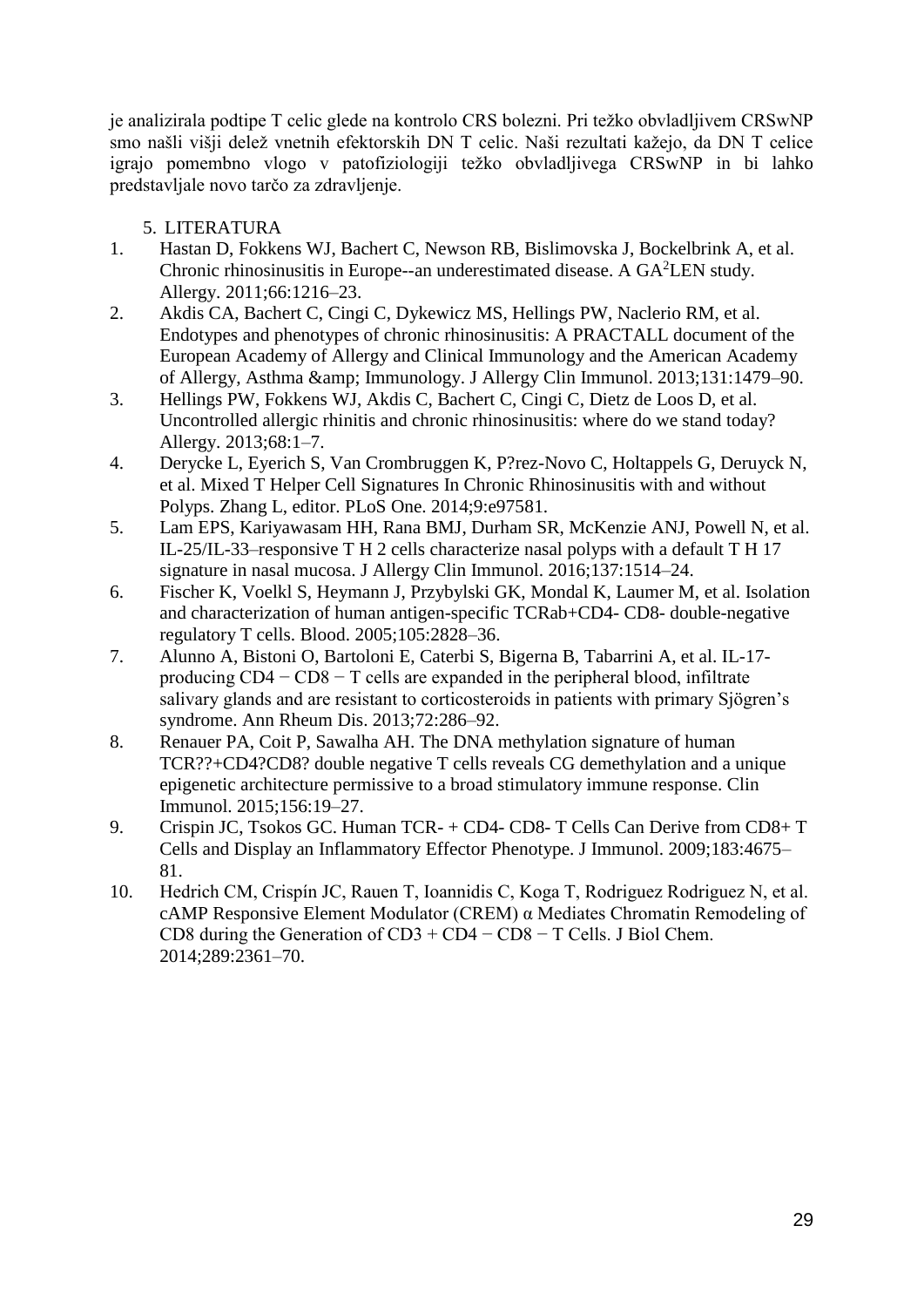

**Slika 1**: Različni sluznični podtipi T celic pri kroničnem rinosinuzitisu z nosnimi polipi (CRSwNP) in brez nosnih polipov (CRSsNP). **(A)** CD4+, CD8+ in dvojno negativne (DN) T celice. **(B)** Th1 CXCR3+, Th2 CCR4+ in Th17 CCR6+ celice. **(C)** Ekspresija markerjev aktivacije CD69+, CD25+ in HLA-DR+ na CD4+ celicah. **(D)** Centralne spominske CD8+ CD28+CD27+, spominsko efektorske CD8+CD28-CD27+ in efektorsko citotoksične CD8+CD28-CD27- celice. \* P<0.05, \*\* P<0.001, in \*\*\* P<0.0001 pri Mann–Whitney testu.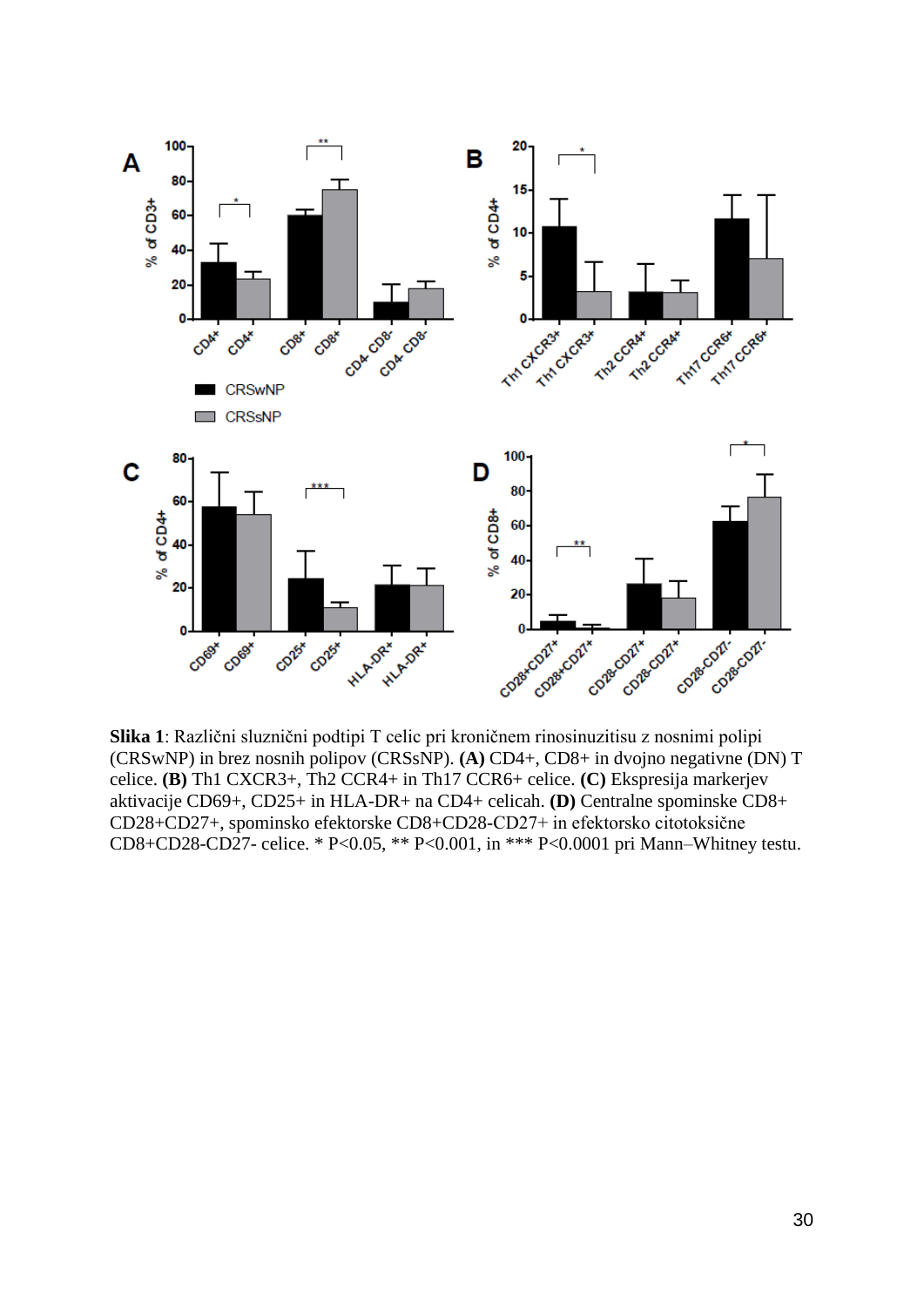

**Slika 2. (A), (B), (C) in (D):** Primerjava urejenega in težko obvladljivega CRSwNP. **(A)** CD4+, CD8+ in DN T celice. **(B)** Th1 CXCR3+, Th2 CCR4+ in Th17 CCR6+ celice. **(C)** Centralno spominske CD8+ CD28+CD27+, spominsko efektorske CD8+CD28-CD27+ in efektorsko citotoksične CD8+CD28-CD27- celice. **(D)** Centralno spominske CD4-CD8- CD28+CD27+, spominsko efektorske CD4-CD8-CD28-CD27+ in efektorsko citotoksične CD4-CD8-CD28-CD27- celice. **(E)** Primerjava urejenega in težko obvladljivega CRSsNP v številu CD4+, CD8+ in DN T celic. \* P<0.05, \*\* P<0.001, in \*\*\* P<0.0001 pri Mann– Whitney testu.